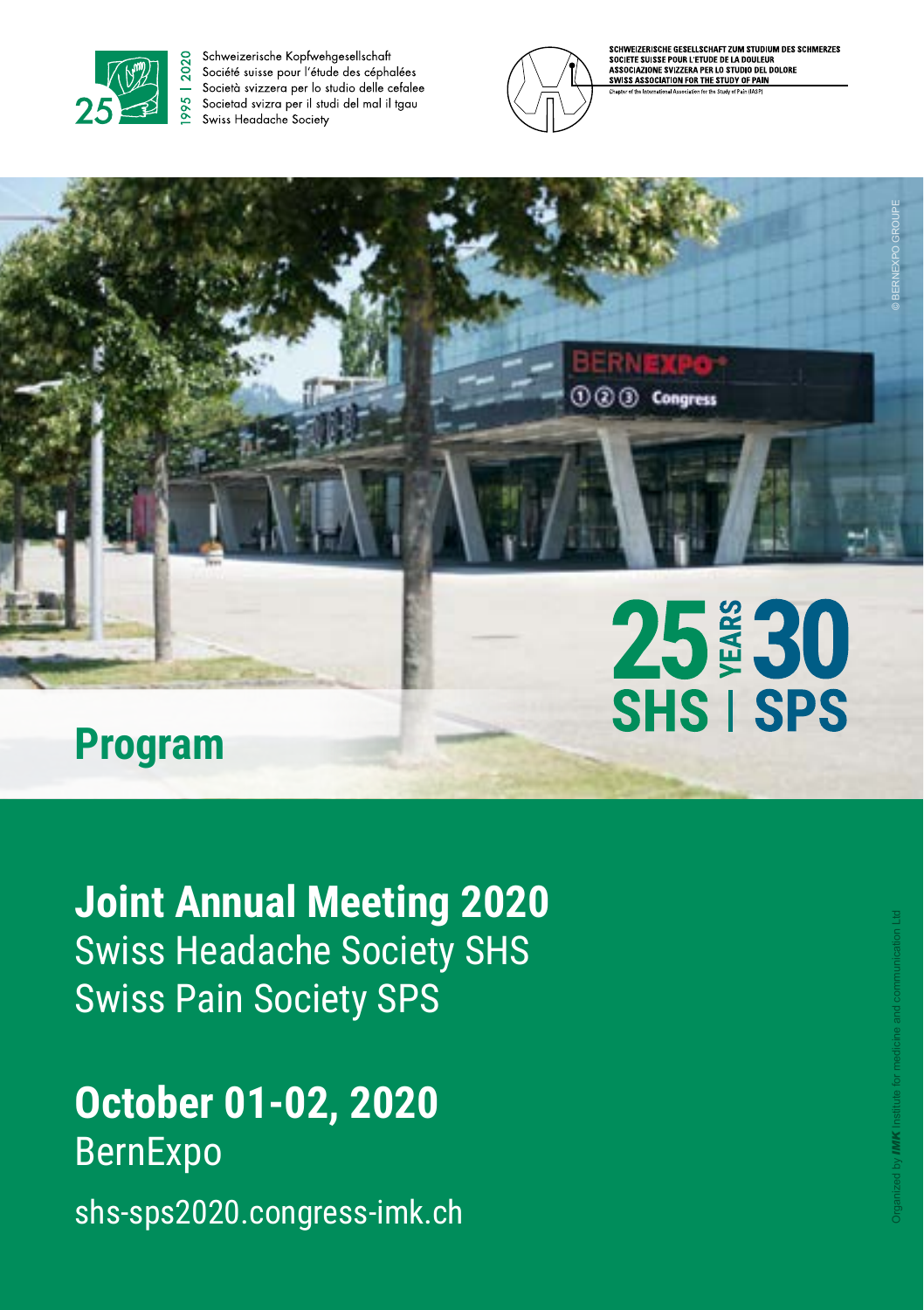

Schweizerische Kopfwehgesellschaft Société suisse pour l'étude des céphalées Società svizzera per lo studio delle cefalee Societad svizra per il studi del mal il tagu Swiss Headache Society







## **First Announcement**

# **Headache-Symposium 2021**

# **November 25, 2021 | 14:00-18:00**

Inselspital Bern, Auditorium Rossi

www.headache.ch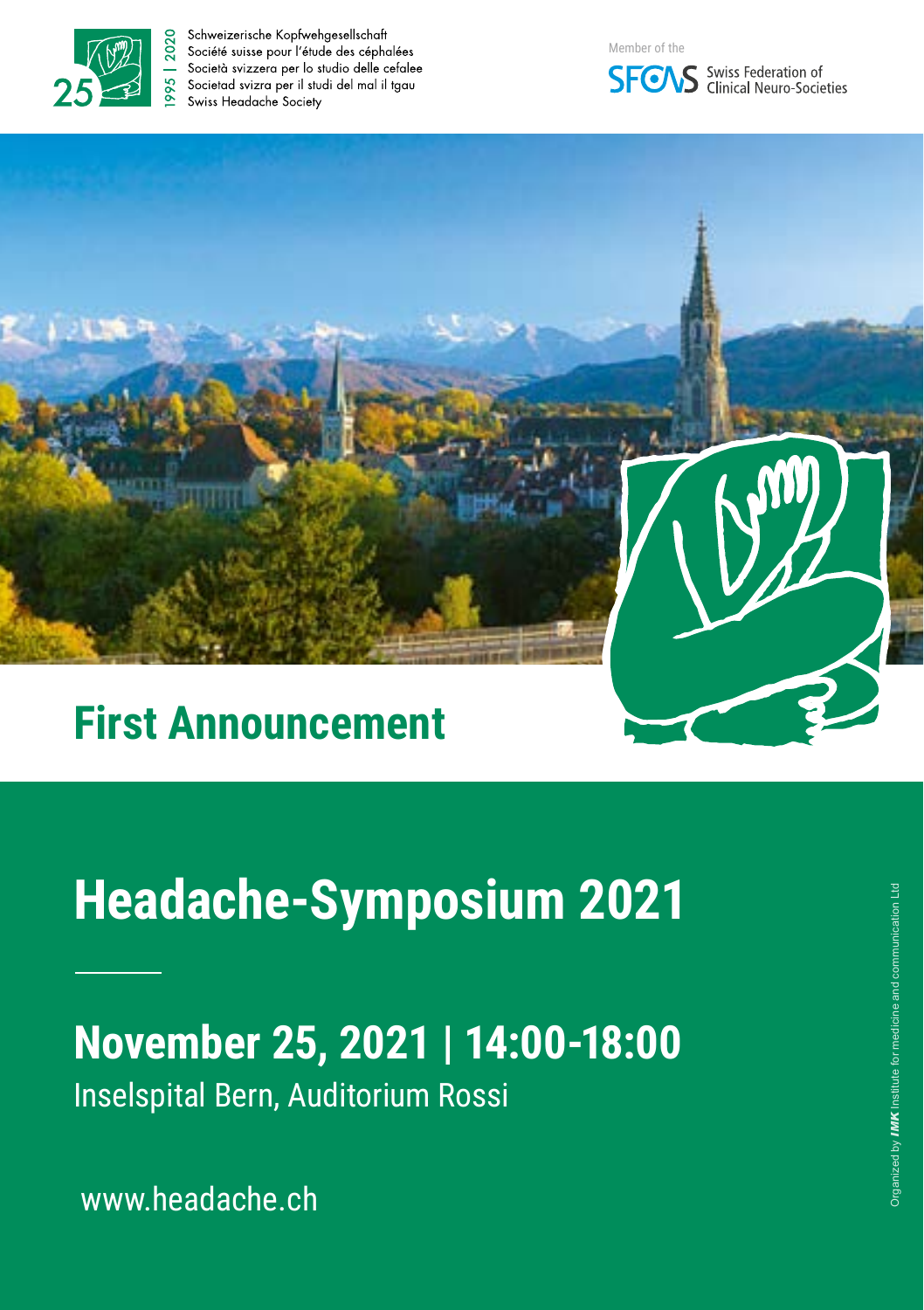## **Contents**

| Welcome                                    | 4         |
|--------------------------------------------|-----------|
| <b>Protection Concept</b>                  | 5         |
| <b>General Information</b>                 | $6 - 8$   |
| <b>Travel Information</b>                  | 9         |
| <b>Partner Companies</b>                   | $10 - 11$ |
| <b>Scientific Program</b>                  |           |
| Thursday, October 01, 2020                 | $12 - 14$ |
| Friday, October 02, 2020                   | $15 - 17$ |
| Posters                                    | 18-19     |
| List of Invited Speakers and Chairs        | $20 - 21$ |
| List of Exhibitors                         | 22        |
| <b>Exhibition Plan &amp; Hall Overview</b> | 23        |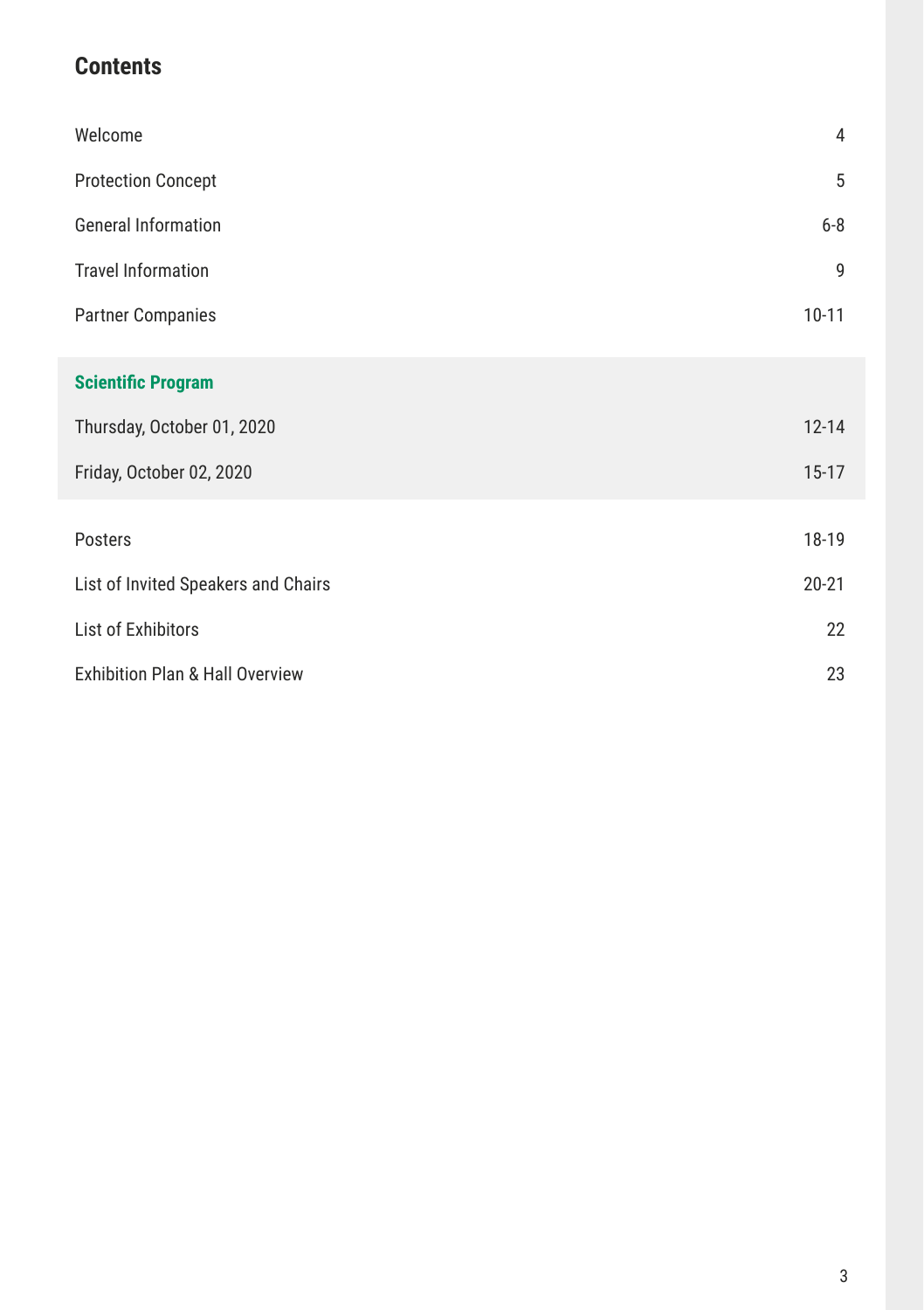

#### **Dear friends and colleagues**

Welcome to the Annual Congress of the Swiss Headache Society and the Swiss Pain Society (formerly SGSS/SSED) on 1 and 2 October 2020 in Bern, our joint anniversary conference. This year is a special year for both societies as we are celebrating 25 years of SHS and 30 years of SPS.

The program has been designed to be correspondingly varied. The various aspects of interdisciplinary and multimodal pain therapy will be discussed, this year with the main focus on headaches. The varied program includes not only the tried and tested or controversial topics, but also the latest developments in therapy. The program is also aimed not only at headache and pain specialists, but also at younger (and older) colleagues from a wide range of medical fields, from primary care to specialists. Finally, our professional societies are multi-professional and include all health care professions dedicated to the care of (headache) pain patients.

With the "solemn" My most tricky case we want to take a look at the past of our former presidents. With the Hot Topic Lectures we offer a new presentation platform, which also allows to present short, scientific ideas or burning issues to a large audience. Besides our keynote lectures on Thursday (Peter Goadsby on headache pathophysiology and Nouchine Hadjikhani on the progress of imaging) and like the anthropologist Jeremy Narby on Friday, all facets of currently useful therapies are discussed, from complementary to surgical, from medicinal to psychotherapeutic.

With this anniversary congress, we would like to stimulate the discussions in the subject areas, contribute to the concept formation of each individual and thereby improve patient care.

On behalf of the members of the scientific committee and the undersigned presidents, we are therefore very pleased to welcome you on these days.

**PD Andreas Gantenbein, MD PD Konrad Maurer, MD** President SHS President SPS

Formand Marmo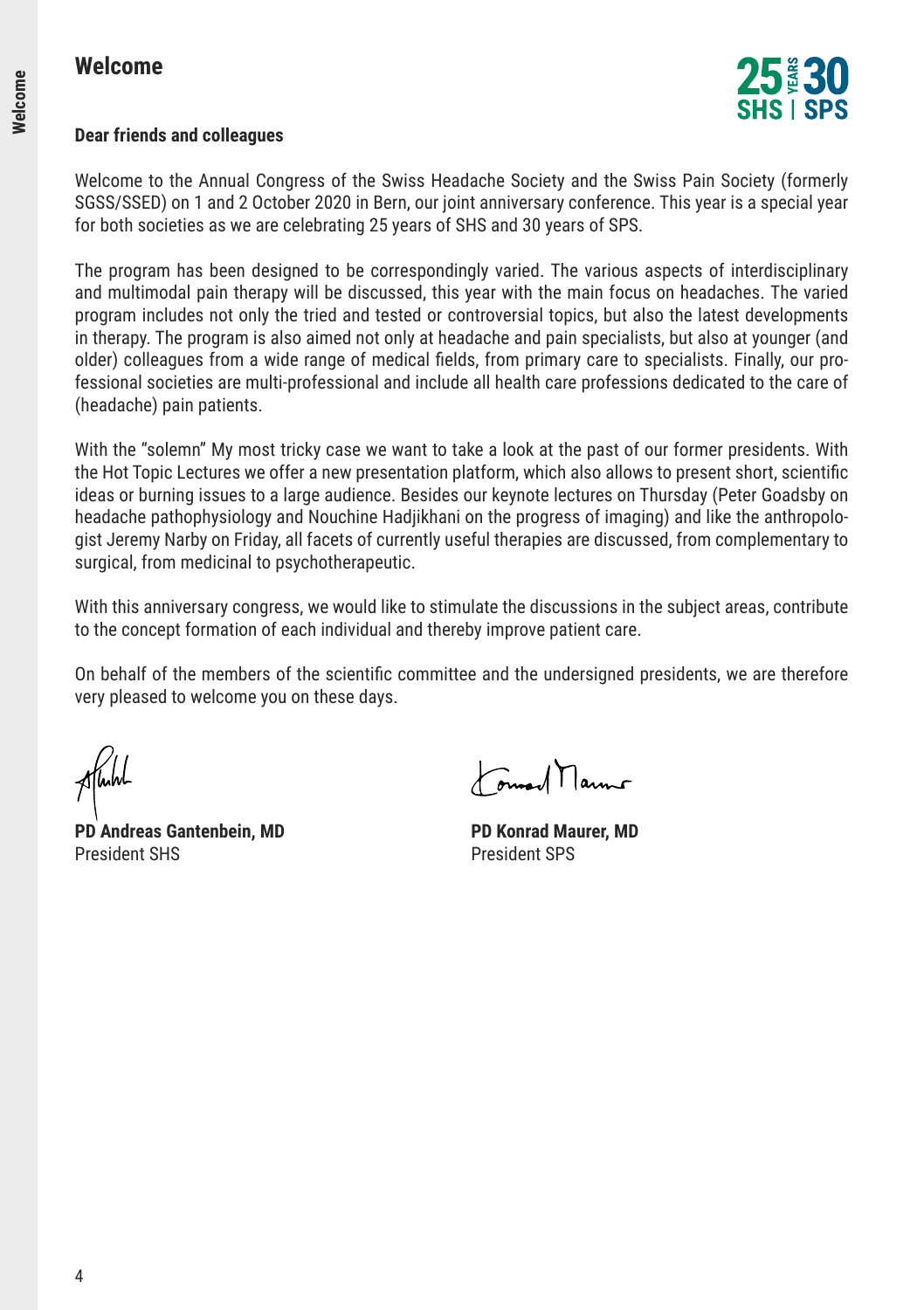### **Protection Concept**

The health and safety of our participants, speakers, exhibitors and collaborators is paramount to us. In close cooperation with BernExpo, *IMK* Ltd. has drawn up a protection concept based on the regulations published by the Federal Office of Public Health (FOPH) and will ensure that the measures mentioned in the protection concept are implemented.

All measures are designed to optimally protect participants, speakers and exhibitors as well as the team of *IMK* Ltd. and BernExpo from an infection by the new coronavirus.



**Please install the official SwissCovid app from the App store or Google Play Store on your Smartphone.** 

**All participants are required to register in advance for the congress. Registrations at the venue via the congress secretariat are not possible.** 

**The wearing of a mask is compulsory, the only zone of exclusion is the catering area. Masks (one per person and per day) as well as hand sanitizer will be distributed to all participants present.** 

**Furthermore, the social distancing measures given by the Federal Office of Public Health (FOPH) are to be followed in the best way possible.** 

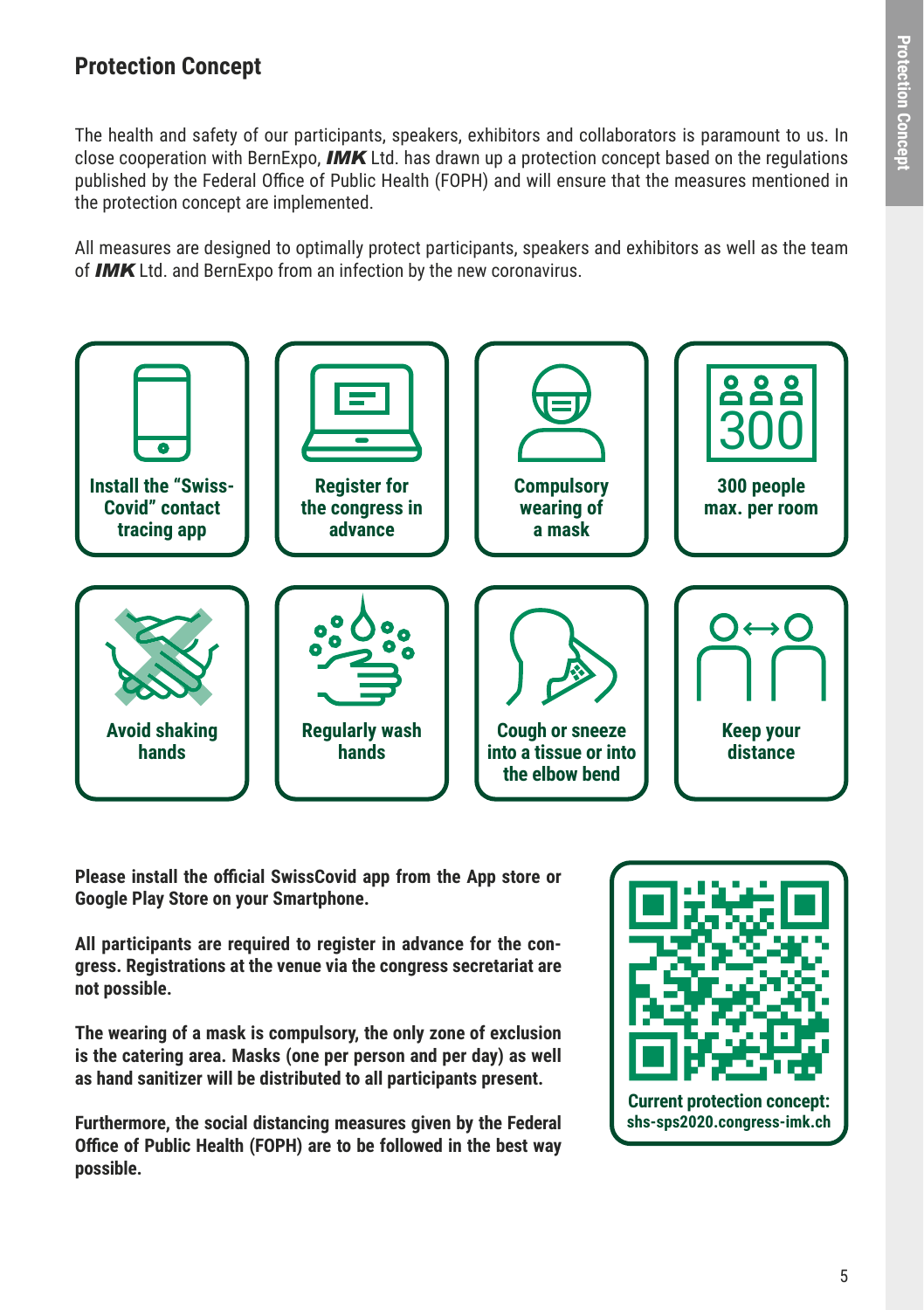## **General Information**

| <b>Date</b>                                            | October 01-02, 2020                                                                                                                                                       |
|--------------------------------------------------------|---------------------------------------------------------------------------------------------------------------------------------------------------------------------------|
| <b>Venue</b>                                           | <b>BERNEXPO</b><br>Mingerstrasse 6   CH-3000 Bern 22<br>www.bernexpo.ch                                                                                                   |
| Website                                                | shs-sps2020.congress-imk.ch                                                                                                                                               |
| Language                                               | The offcial congress language is English                                                                                                                                  |
| <b>Presidents</b>                                      | Swiss Headache Society SHS: PD Andreas Gantenbein, MD<br>Swiss Pain Society SPS: PD Konrad Maurer, MD                                                                     |
| <b>Scientific Committee</b>                            | <b>Swiss Headache Society SHS</b><br>Ethan Taub, MD, Basel, CH<br>Peter Myers, MD, Geneva, CH<br>PD Andreas Gantenbein, MD, Bad Zurzach, CH                               |
|                                                        | <b>Swiss Pain Society SPS</b><br>PD Marc Suter, MD, Lausanne, CH<br>PD Konrad Maurer, MD, Zurich, CH                                                                      |
| <b>Website and Contact</b><br>of the Societies         | <b>Swiss Headache Society SHS</b><br>www.headache.ch   kopfweh@imk.ch                                                                                                     |
|                                                        | The society celebrates its 25 <sup>th</sup> anniversary this year.<br>Welcome to the anniversary year 2020                                                                |
|                                                        | <b>Swiss Pain Society SPS</b><br>www.swisspainsociety.ch   info@swisspainsociety.ch                                                                                       |
|                                                        | The society celebrates its 30 <sup>th</sup> anniversary this year.<br>Welcome to the anniversary year 2020                                                                |
| <b>Professional Congress</b><br><b>Organizer (PCO)</b> | <b>IMK</b> Institute for medicine and communication Ltd.<br>Harald F. Grossmann<br>Münsterberg 1   CH-4001 Basel<br>Tel. +41 61 561 53 53<br>www.imk.ch   congress@imk.ch |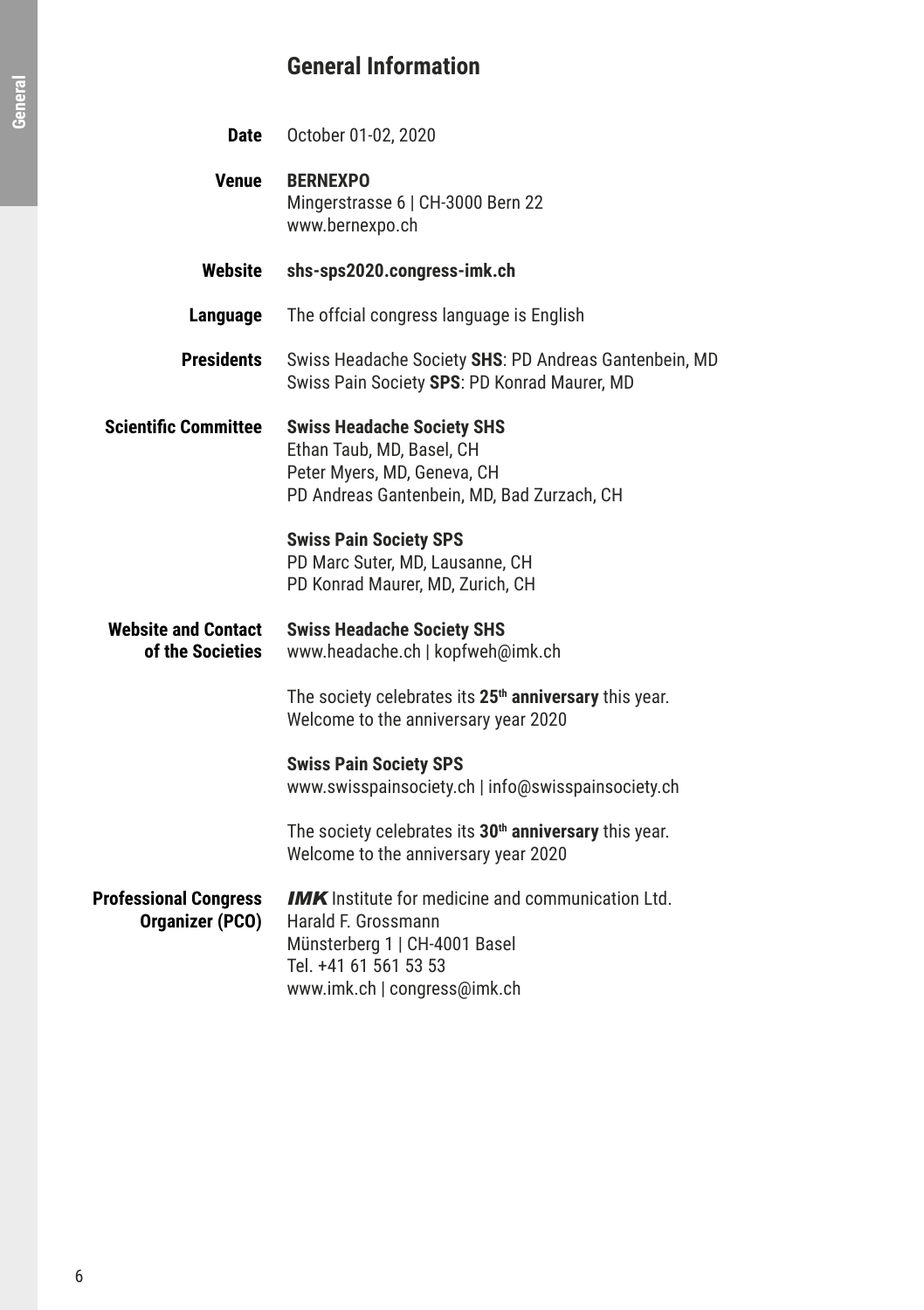## **General Information**

| Credits |                                                                      | 01.10.2020 | 02.10.2020 |
|---------|----------------------------------------------------------------------|------------|------------|
|         | <b>Swiss Neurological Society</b>                                    |            | 6          |
|         | <b>Swiss Pain Society</b>                                            |            |            |
|         | <b>Swiss Society for Anaesthesiology and</b><br><b>Resuscitation</b> | 8          | 8          |
|         | <b>Swiss Society of General Internal Medicine</b>                    | 5          | 5          |
|         | <b>Swiss Society for Interventional Pain</b><br><b>Management</b>    | 5          | 5          |
|         | <b>Swiss Society for Rheumatology</b>                                |            | 6          |

| <b>Registration Fees</b><br><b>Fees in CHF</b> |                                  | <b>Early Bird until</b><br>31.08.2020 |        | <b>From</b><br>01.09.2020 |        |
|------------------------------------------------|----------------------------------|---------------------------------------|--------|---------------------------|--------|
|                                                |                                  | 1 day                                 | 2 days | 1 day                     | 2 days |
|                                                | Member physician SHS   SPS       | 100                                   | 150    | 150                       | 200    |
|                                                | Non-member physician             | 150                                   | 200    | 200                       | 250    |
|                                                | <b>Resident, Physiotherapist</b> | 70                                    | 100    | 120                       | 150    |
|                                                | <b>Student</b>                   | $30*$                                 | $60*$  | $30*$                     | $60*$  |

\*All free of charge in case the student submits a poster

**Cancellation Policy IMK** must be informed about cancellations in written form.

> Cancellations received up to August 31, 2020: 50% refund Cancellations received starting from September 01, 2020: no refund

**Confirmation of Participation** Attendants will receive an electronic confirmation of participation per e-mail after the congress.

| <b>Opening Hours</b>         | Thursday, October 01, 2020 | 08:00-18:15h |
|------------------------------|----------------------------|--------------|
| <b>Secretariat</b>           | Friday, October 02, 2020   | 08:00-16:00h |
| <b>Opening Hours</b>         | Thursday, October 01, 2020 | 08:15-18:30h |
| <b>Industrial Exhibition</b> | Friday, October 02, 2020   | 08:15-16:00h |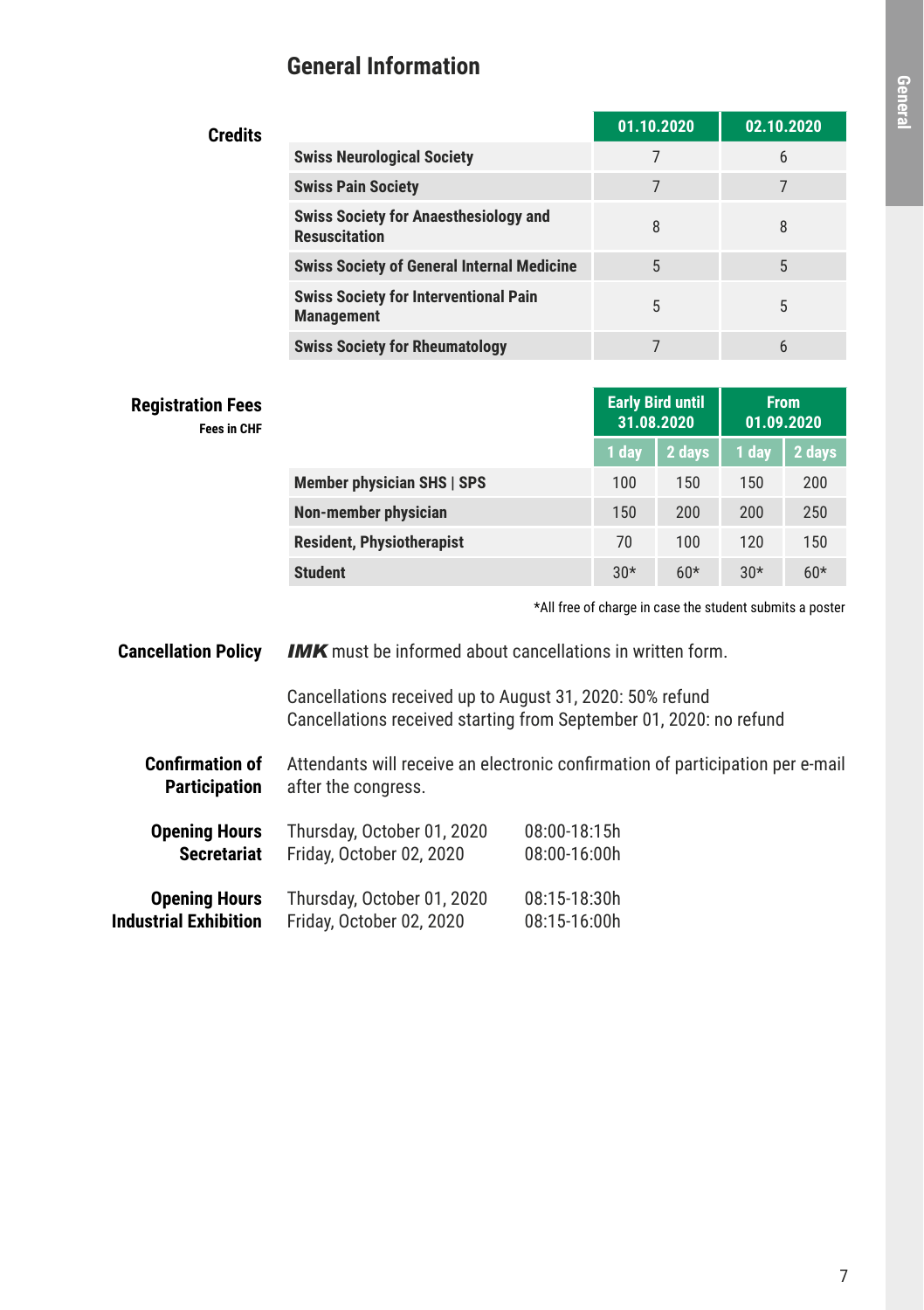## **General Information**

| <b>Information for Speakers</b>                                                                   | The lecture halls are equipped with laptop and beamer. We ask the speakers<br>to save their presentation on a USB memory stick and take it directly to the<br>respective lecture hall as soon as possible but the latest during the last<br>break before the session. |
|---------------------------------------------------------------------------------------------------|-----------------------------------------------------------------------------------------------------------------------------------------------------------------------------------------------------------------------------------------------------------------------|
| <b>Oral Presentations</b><br><b>Best Posters Presentations</b><br><b>Hot Topics Presentations</b> | In order to keep to the schedule, presenters are asked to keep to the<br>allotted speaking time (5min. + 1min. discussion) and avoid gaps between<br>speeches. Please refer to the scientific program for the detailed schedule.                                      |
| <b>Posters</b>                                                                                    | Format A0 portrait: 118.9cm x 84.1cm<br>Poster mounting: Thursday, October 01, 2020, 09:00-11:15h<br>Poster boards and material/poster strips to hang up your poster will be at<br>your disposal.                                                                     |
| <b>Posterviewing</b>                                                                              | Thursday, October 01, 2020, 12:15-13:00h<br>The presenting author is asked to be present at his poster during the official<br>posterviewing time.                                                                                                                     |
| Award                                                                                             | <b>SHS I SPS Best Poster Prize</b>                                                                                                                                                                                                                                    |
| <b>Award Ceremony</b>                                                                             | Thursday, October 01, 2020, 18:15h, room "Congress 1"                                                                                                                                                                                                                 |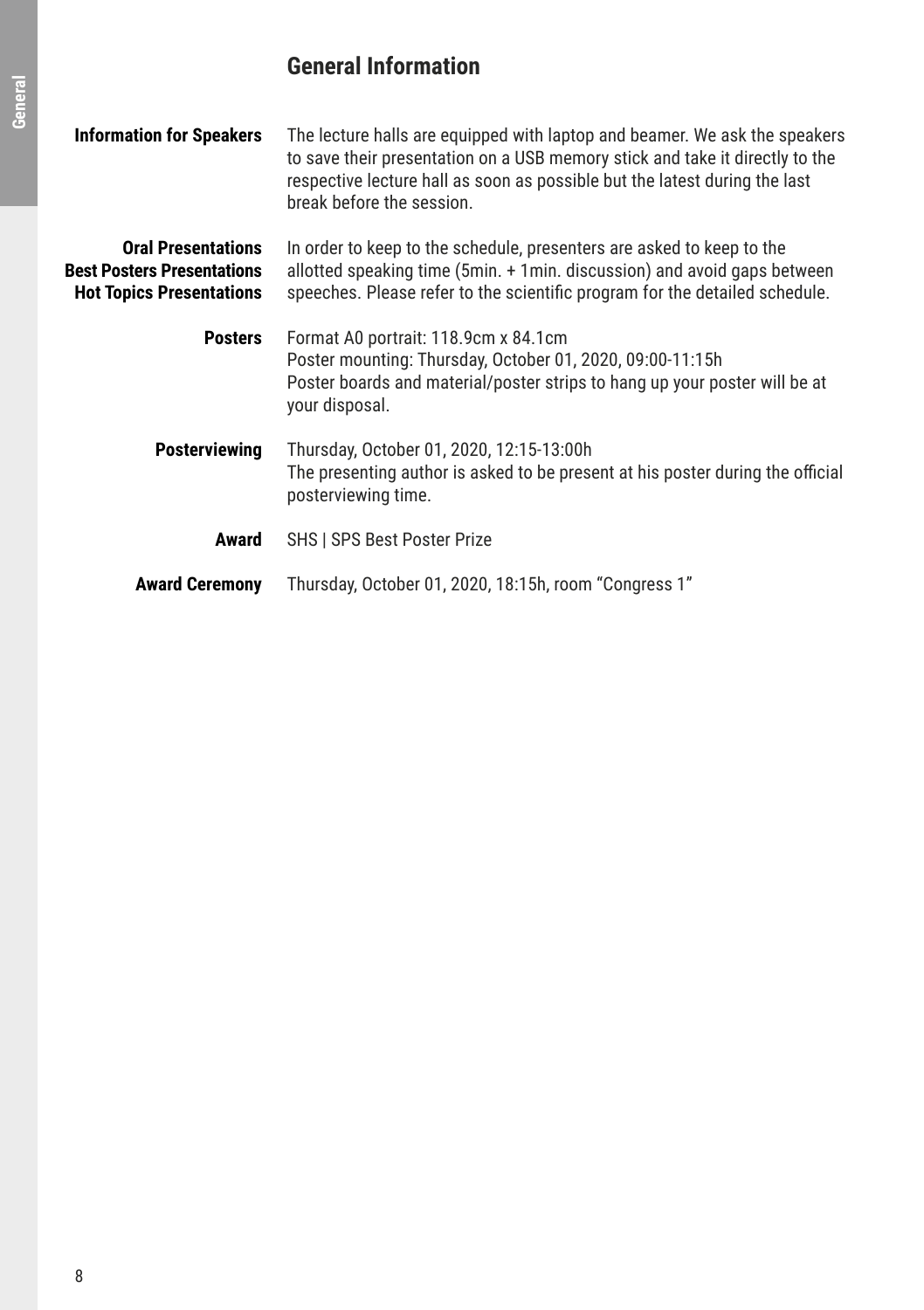## **Travel Information**



#### **By Public Transport**

You can reach the BERNEXPO site by tram, bus or S-Bahn suburban railway within a few minutes from Bern central station.

- Tram No. 9 from Bern central station to "Guisanplatz Expo" stop
- S-Bahn (S1, S2, S3, S4, S31 or S44) to "Bern Wankdorf" stop, then tram No. 9 to "Wankdorf Center" stop
- Bus No. 20 to "Wankdorf Bahnhof" stop, then tram No. 9 to "Wankdorf Center" stop

#### **By Car**

The BERNEXPO site is located just a few hundred metres from the Wankdorf motorway interchange. Exit the motorway and follow the signs for "BERNEXPO/expo".

#### **Parking**

The Expo Parking car park is available within the immediate vicinity of the event venue. On and adjacent to the venue you will find additional open-air parking spaces. Pay your parking fees with SEPP: the parking meter app works with iOS and Android, and can be downloaded for free from the App Store or Google Play.

#### **By Plane**

The BERNEXPO site enjoys excellent transport connections to the regional Bern-Belp Airport and to the international airports in Zurich and Geneva.

- Bern-Belp Airport: transfer by car in approx. 15 minutes, by train in 35 minutes
- Zurich Airport: transfer by car in approx. 90 minutes, by train in 80 minutes
- Basel-EuroAirport is located near the borders of Switzerland, France and Germany. Transfer by train in around 1 hour
- Geneva-Cointrin Airport: transfer by car in 120 minutes, by train in 110 minutes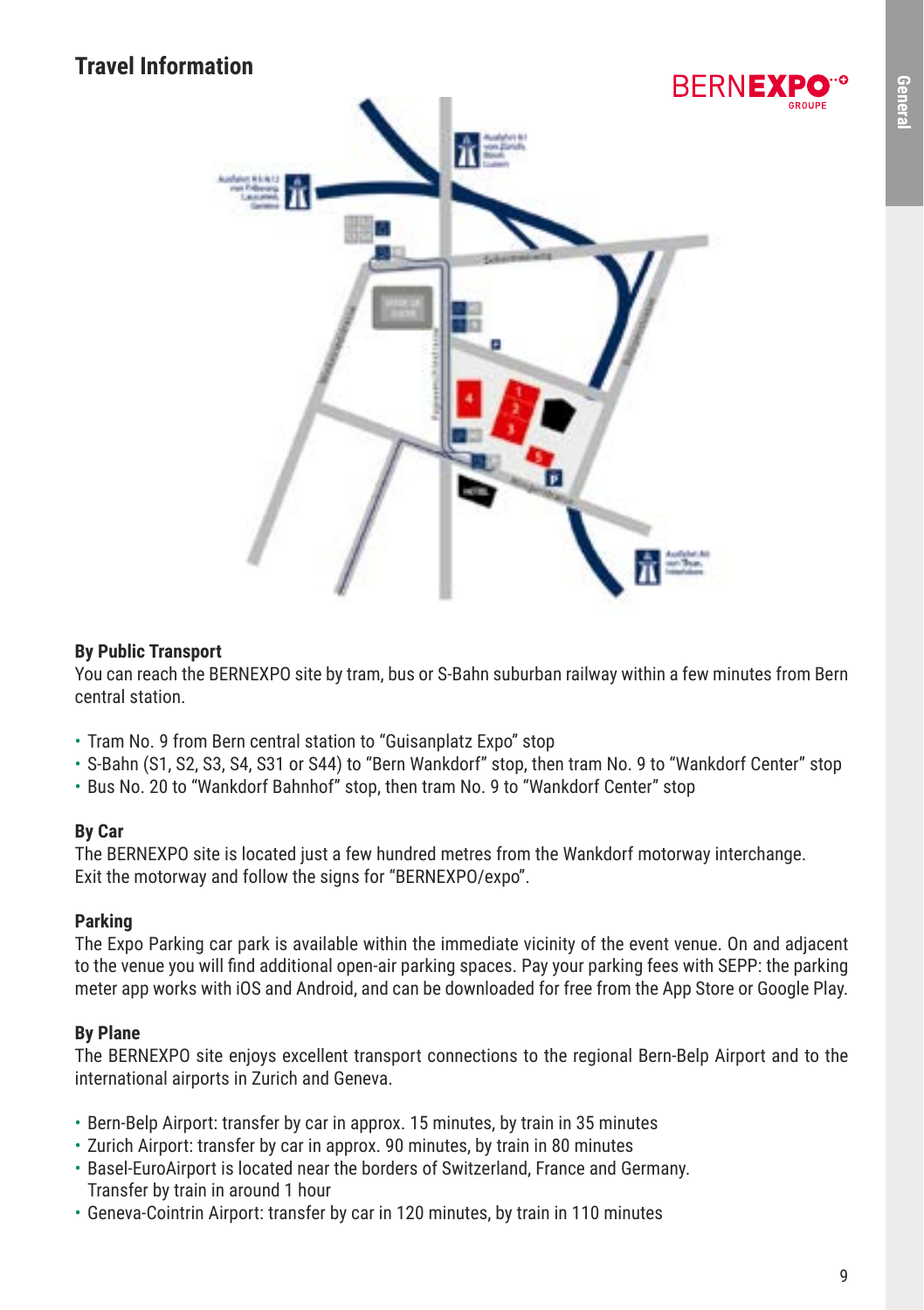We would like to thank the following companies for supporting the Joint Annual Meeting 2020.

### **Premium Partner 2020**



U NOVARTIS



**Partner 2020**







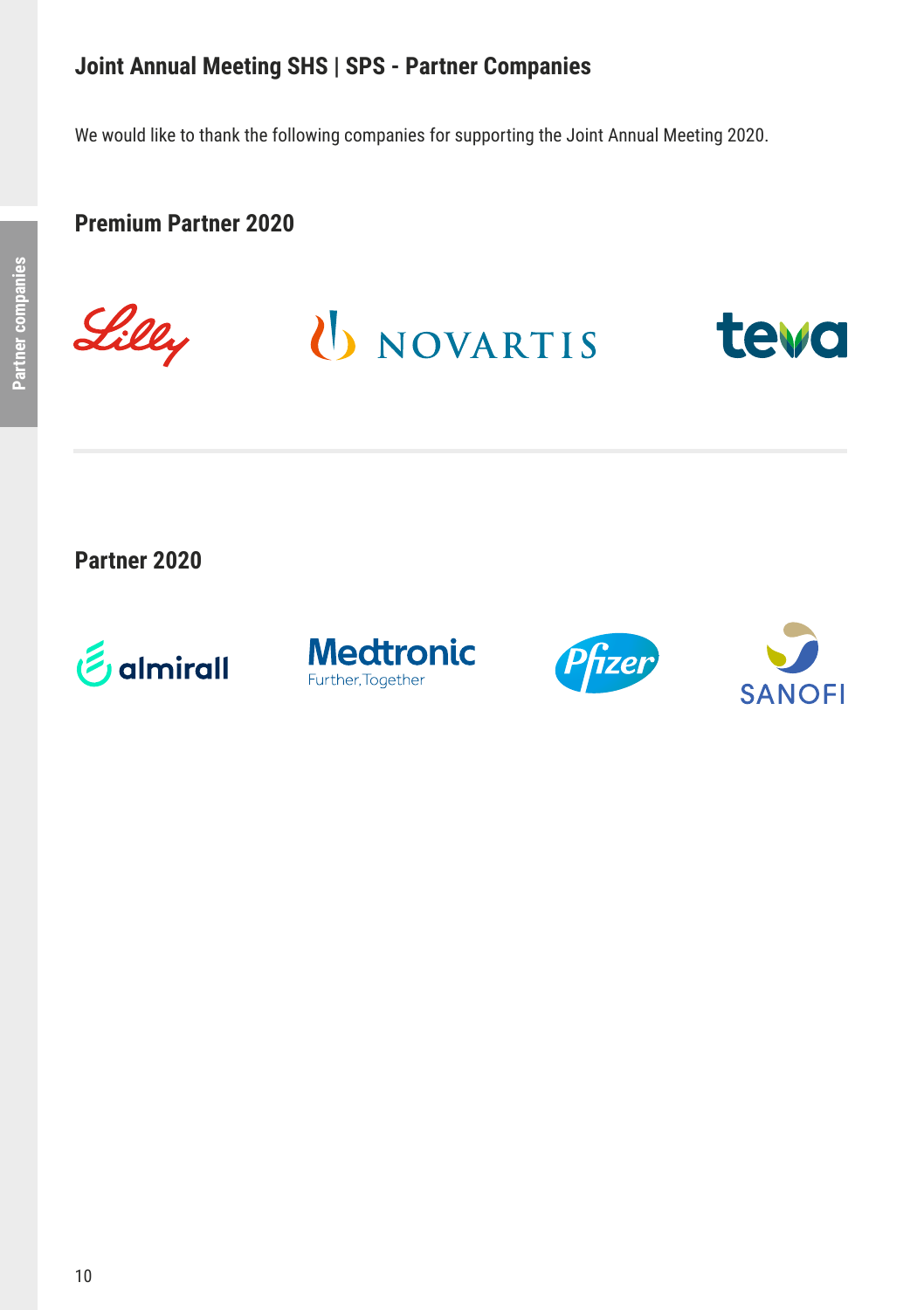## **Partner Companies SHS**

We would like to thank the following companies for supporting the Swiss Headache Society.

## **SHS Premium Partner 2020**



### **Partner Companies SPS**

We would like to thank the following companies for supporting the Swiss Pain Society.

## **SPS Partner 2020**





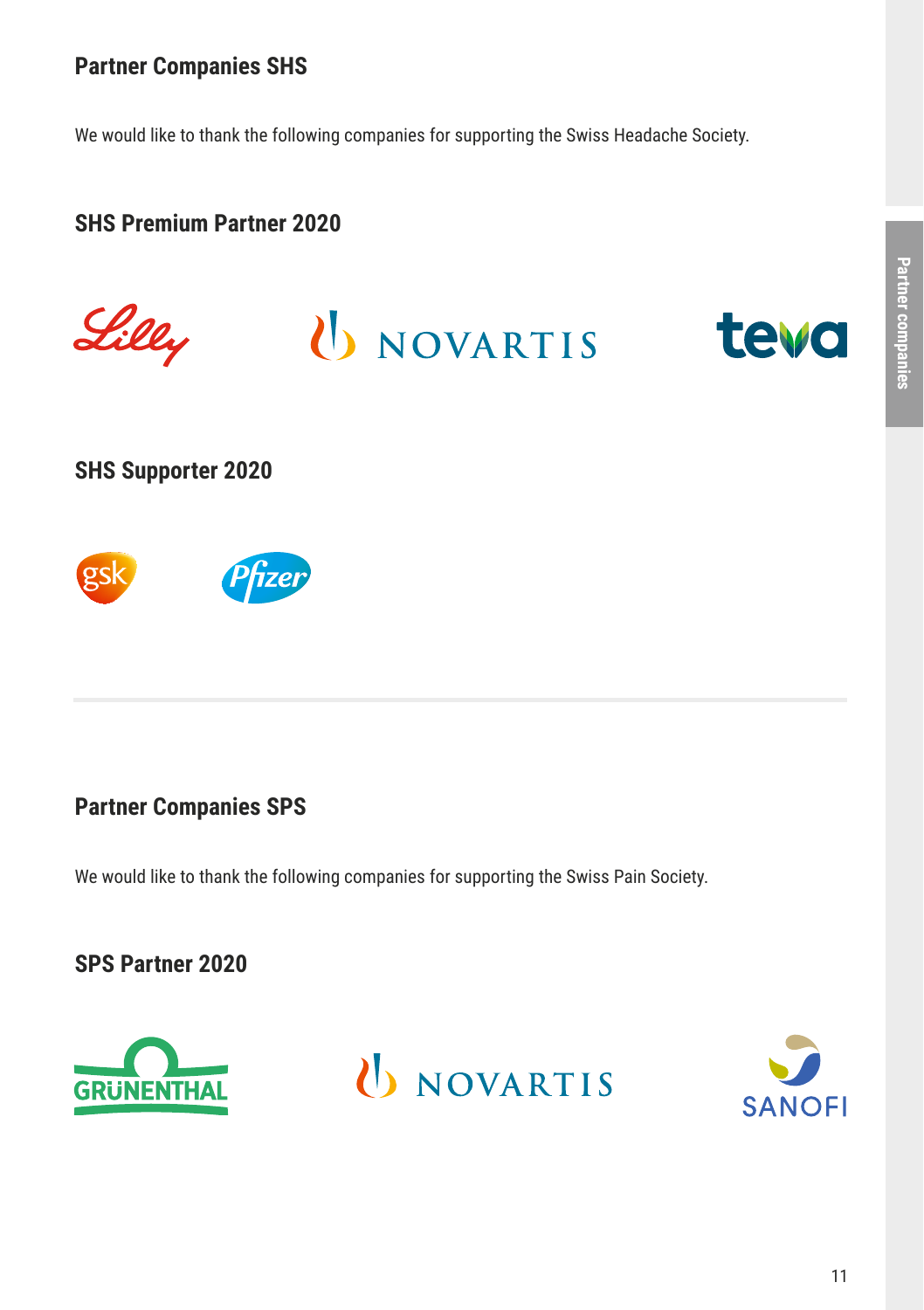## **Daily Overview | Thursday, October 01, 2020**

| <b>Congress 1</b>                                                  |   | <b>Congress 4</b>                                                |   |
|--------------------------------------------------------------------|---|------------------------------------------------------------------|---|
| 09:00-09:15<br><b>Introduction</b>                                 |   |                                                                  |   |
| 09:15-10:45<br><b>Headache</b>                                     |   |                                                                  |   |
| 10:45-11:15 Coffee Break                                           |   |                                                                  |   |
| $11:15 - 12:15$<br><b>Most Tricky Cases</b>                        |   |                                                                  |   |
| 12:15-13:00 Lunch and Poster Visit                                 |   |                                                                  |   |
| 13:00-13:45<br><b>Satellite Symposium</b><br>organized by Novartis |   | 13:00-13:45<br><b>Satellite Symposium</b><br>organized by Sanofi |   |
| 14:00-15:30<br>Pathophysiology                                     |   |                                                                  |   |
| 15:30-16:00 Coffee Break                                           |   |                                                                  |   |
| 16:00-17:00<br><b>Abstract Presentations</b>                       |   |                                                                  |   |
| $17:15 - 18:15$<br><b>General Assembly SHS</b>                     | 帯 | $17:15 - 18:15$<br><b>General Assembly SPS</b>                   | 崩 |
| 18:15 Award Ceremony                                               |   |                                                                  |   |
|                                                                    |   |                                                                  |   |
| Joint Session                                                      |   | Satellite Symposium                                              |   |
| Swiss Headache Society SHS                                         |   | Swiss Pain Society SPS                                           |   |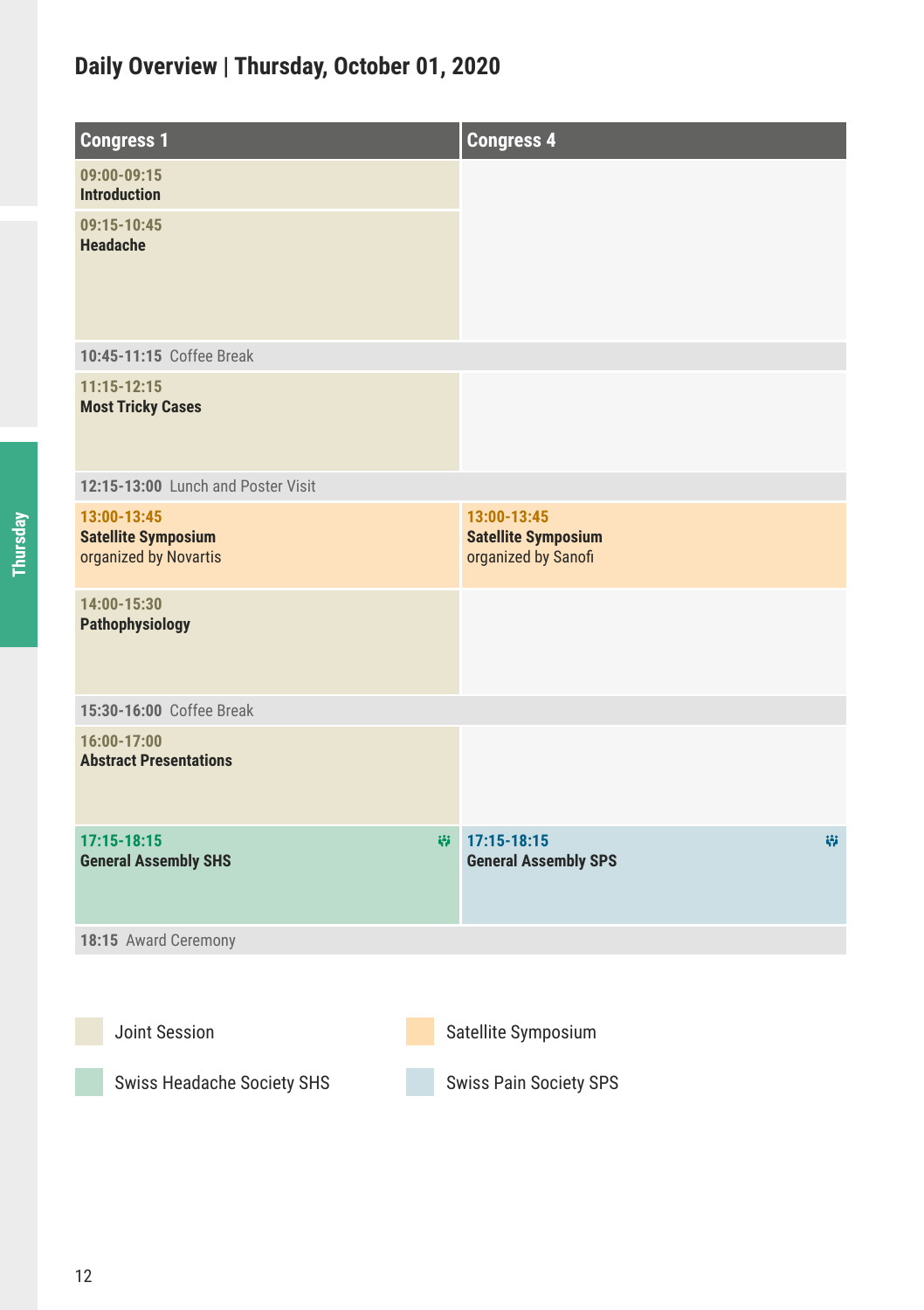## **Program | Thursday, October 01, 2020**

| 09:00-09:15<br><b>Congress 1</b> | <b>Introduction</b><br>Andreas Gantenbein, Bad Zurzach, CH   Konrad Maurer, Zurich, CH                                                                                                |
|----------------------------------|---------------------------------------------------------------------------------------------------------------------------------------------------------------------------------------|
| 09:15-10:45<br><b>Congress 1</b> | <b>Headache</b><br>Chair: Andreas Gantenbein, Bad Zurzach, CH                                                                                                                         |
| 09:15-09:45                      | A Clinical Approach to Episodic Headache<br>Andreas Kleinschmidt, Geneva, CH                                                                                                          |
| 09:45-10:15                      | Cluster Headache<br>Heiko Pohl, Zurich, CH                                                                                                                                            |
| 10:15-10:45                      | Hormone and Migraine, or Sex and Migraine<br>Gabriele Susanne Merki-Feld, Zurich, CH                                                                                                  |
| 10:45-11:15                      | Coffee Break                                                                                                                                                                          |
| 11:15-12:15<br><b>Congress 1</b> | <b>Most Tricky Cases</b><br>Chair: Andreas Gantenbein, Bad Zurzach, CH   Konrad Maurer, Zurich, CH                                                                                    |
| 12:15-13:00                      | Lunch and Poster Visit                                                                                                                                                                |
| 13:00-13:45<br><b>Congress 1</b> | Satellite Symposium organized by U NOVARTIS<br><b>Innovative Approach in Migraine to Enhance Efficiency and</b><br><b>Effectiveness</b><br>Chair: Andreas Gantenbein, Bad Zurzach, CH |
|                                  | Heiko Pohl, Zurich, CH                                                                                                                                                                |
|                                  | Andreas Gantenbein, Bad Zurzach, CH                                                                                                                                                   |
| 13:00-13:45<br><b>Congress 4</b> | Satellite Symposium organized by SANOFI<br>Metamizol - induzierte Neutropenie / Agranulozytose                                                                                        |
|                                  | Ulrike Stamer, Bern, CH                                                                                                                                                               |
| 14:00-15:30<br><b>Congress 1</b> | Pathophysiology<br>Chair: Marc Suter, Lausanne, CH                                                                                                                                    |
| 14:00-14:45                      | Pathophysiology<br>Peter Goadsby, London, UK                                                                                                                                          |
| 14:45-15:30                      | Imaging Pathophysiology<br>Nouchine Hadjikhani, Boston, US                                                                                                                            |
| 15:30-16:00                      | Coffee Break                                                                                                                                                                          |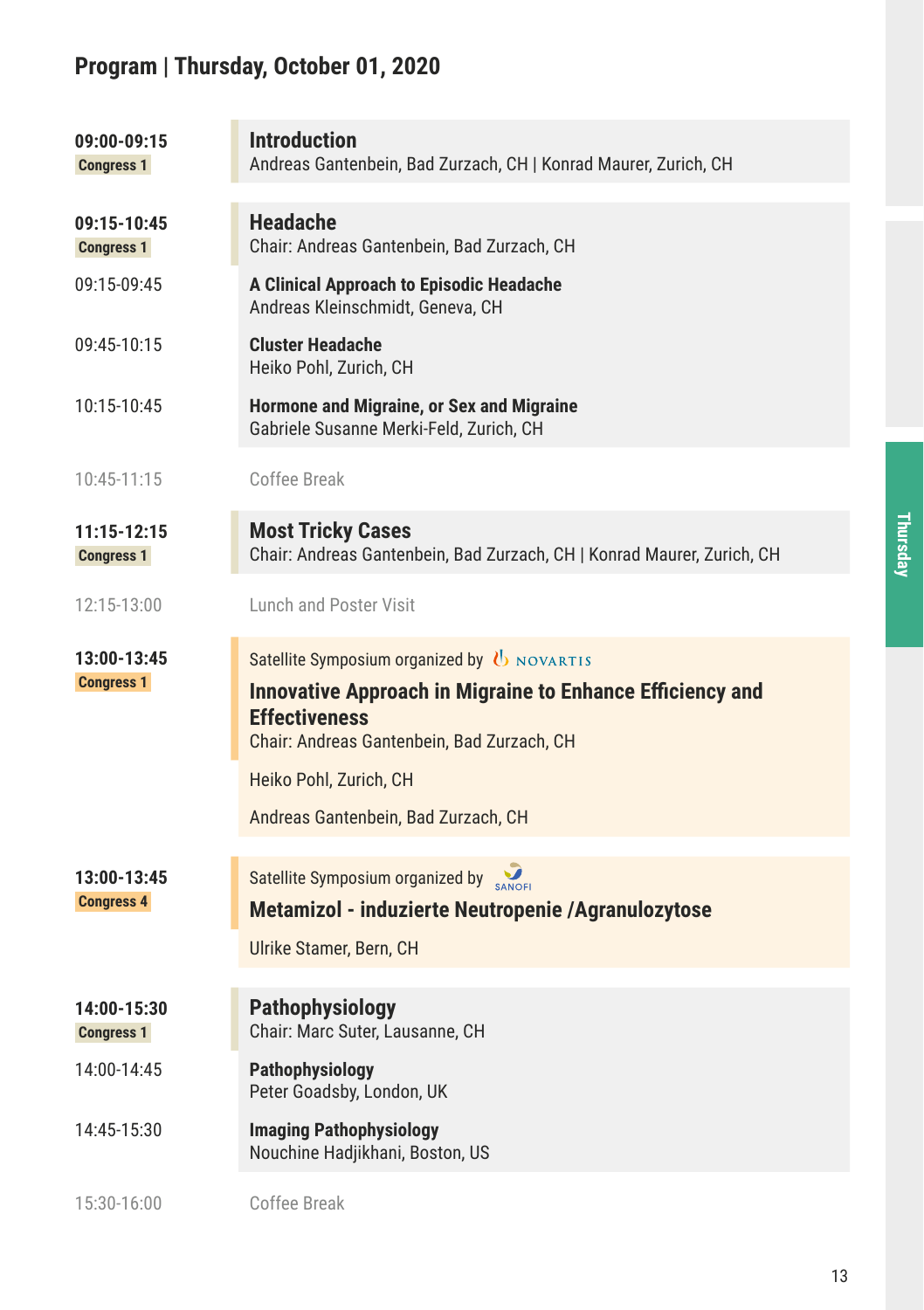## **Program | Thursday, October 01, 2020**

| 16:00-17:00<br><b>Congress 1</b>   | <b>Abstract Presentations</b><br>Chairs: Peter Myers, Geneva   Marc Suter, Lausanne                                                                                                                                                                                                          |
|------------------------------------|----------------------------------------------------------------------------------------------------------------------------------------------------------------------------------------------------------------------------------------------------------------------------------------------|
| 16:00-16:06                        | $HT01$   Intraoperative CT (AIRO <sup>®</sup> ) navigation as a new tool in percutaneous<br>retrogasserian alcohol rhizolysis for trigeminal neuralgia<br>L Bertulli, M Dalolio, P Maino, D Kuhlen, L Valci   Lugano, CH                                                                     |
| 16:06-16:12                        | $HTO2$   Brainspotting, shaking and tapping:<br>new approaches to the unholy trinity "trauma, anxiety and chronic pain"<br>H Nibel, A Herold, Zurich, CH                                                                                                                                     |
| 16:12-16:18                        | 001   Psychosocial resources and chronic pain in individuals with spinal cord<br>injury: evidence from the second Swiss national community survey<br>C Braunwalder, Bern, CH                                                                                                                 |
| 16:18-16:24                        | P01   The role of endogenous opioids in mediating the pleasant feeling of pain<br>relief in humans<br>L Sirucek, R Price, W Gandhi, M Hoeppli, E Fahey, A Qu, S Becker, P Schweinhardt  <br>Zurich, CH; Montreal, CA; Reading, GB                                                            |
| 16:24-16:30                        | P02   Comprehensiveness and Validity of Multidimensional Assessment in<br><b>Patients with Chronic Low Back Pain</b><br>T Benz, S Lehmann, A Elfering, P Sandor, F Angst   Bad Zurzach, CH; Bern, CH                                                                                         |
| 16:30-16:36                        | P03   Pain trajectories based on routine pain scores predict chronic postopera-<br>tive pain by early pain intensity, but not by the slope of pain resolution<br>S Grosse, A Bourezg, S Mathivon, B Rehberg-Klug   Geneva, CH                                                                |
| 16:36-16:42                        | P04   Detection of Social Problems in Chronic Pain Patients Using a New<br><b>Ouestionnaire</b><br>A Ljutow, J Krebs, K Schwerzmann, P Huber   Nottwil, CH                                                                                                                                   |
| 16:42-16:48                        | P05   Fear avoidance beliefs limit lumbar spine flexion during object lifting in<br>pain-free adults - A protective strategy with negative consequences?<br>D Knechtle, S Stefan, M Suter, P Schweinhardt, M Meier   Zurich, CH Bern, CH                                                     |
| 16:48-16:54                        | P06   Imaging Neurovascular Uncoupling In Acute Migraine With Aura With<br><b>Susceptibility Weighted Imaging</b><br>F Kellner-Weldon, M Jossen, PS Breiding, L Grunder, C Schankin, A Scutelnic, U<br>Fischer, R Muri, M Pastore-Wapp, R Wiest, R Wiest, M El-Koussy   Luzern, CH; Bern, CH |
| 16:54-17:00                        | P07   Extended overview of the longitudinal pain-depression association: a<br>comparison of 6 naturalistic cohort studies of specific chronic pain conditions<br>T Benz, F Angst, S Lehmann, S Wagner, B Simmen, P Sandor, M Gengenbacher,<br>J Angst   Bad Zurzach, CH; Zurich, CH          |
| 單<br>$17:15 - 18:15$<br>Congress 1 | <b>General Assembly SHS</b>                                                                                                                                                                                                                                                                  |
| W<br>17:15-18:15<br>Congress 4     | <b>General Assembly SPS</b>                                                                                                                                                                                                                                                                  |
| 18:15                              | <b>Award Ceremony</b>                                                                                                                                                                                                                                                                        |

 **Congress 1**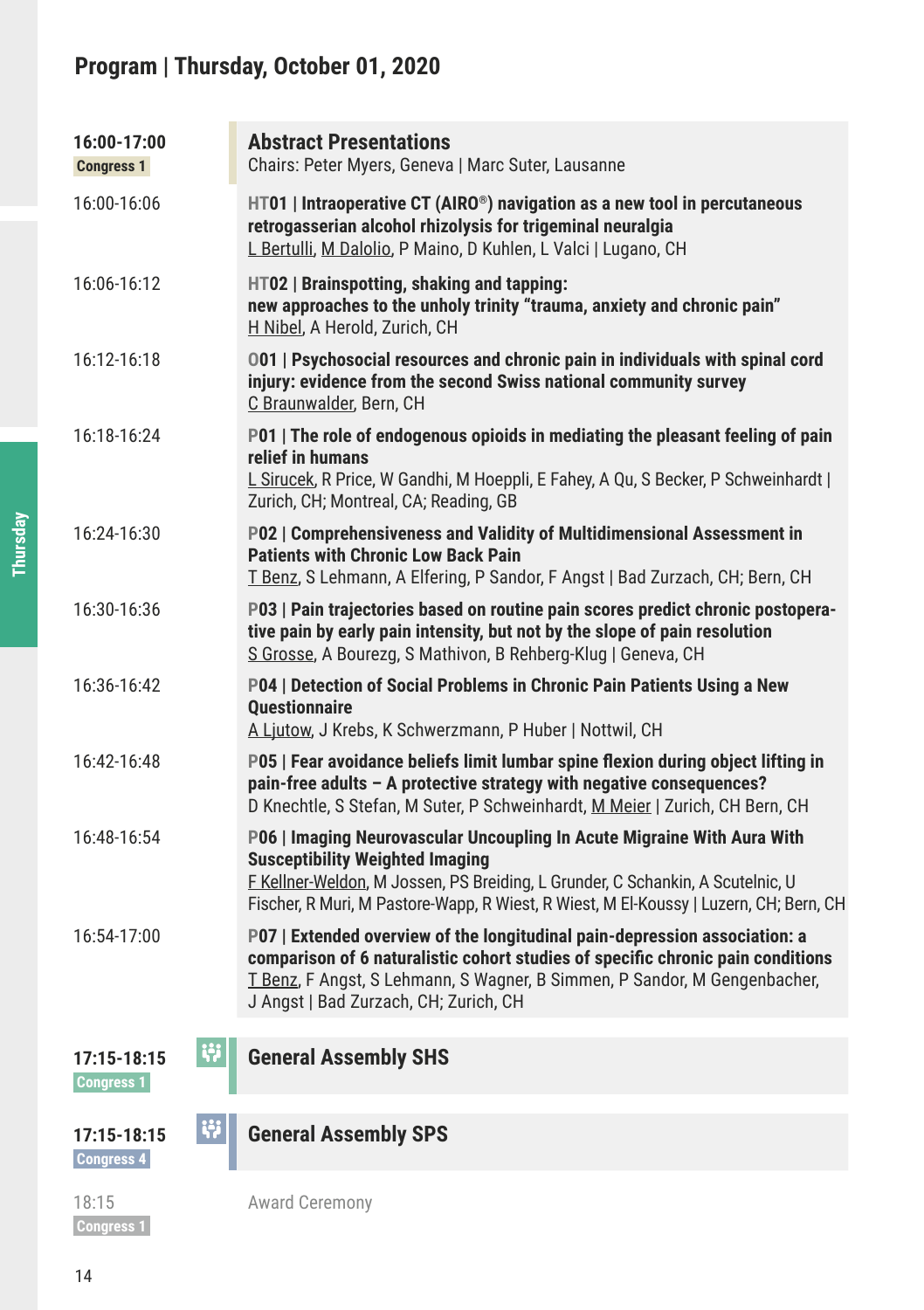## **Daily Overview | Friday, October 02, 2020**

| <b>Congress 1</b>                                                         |                      |
|---------------------------------------------------------------------------|----------------------|
| 08:30-09:30<br>Pain in the Head and Neck: The Neurosurgeon's Contribution |                      |
| 09:30-10:00 Coffee Break                                                  |                      |
| 10:00-10:30<br><b>Satellite Symposium</b><br>organized by Teva Pharma     |                      |
| 10:30-12:15<br>Pain Treatment and Controversy Around the World            |                      |
| 12:15-13:00<br><b>Satellite Symposium</b><br>organized by Eli Lilly       | 12:15-13:00<br>Lunch |
| $13:15 - 14:15$<br><b>Psychological Aspects of Pain</b>                   |                      |
| 14:15-14:45 Coffee Break                                                  |                      |
| 14:45-15:45<br><b>Integrative Medicine</b>                                |                      |
| 15:45-16:00<br><b>Closing Remarks</b>                                     |                      |
|                                                                           |                      |

**Friday**

Joint Session Satellite Symposium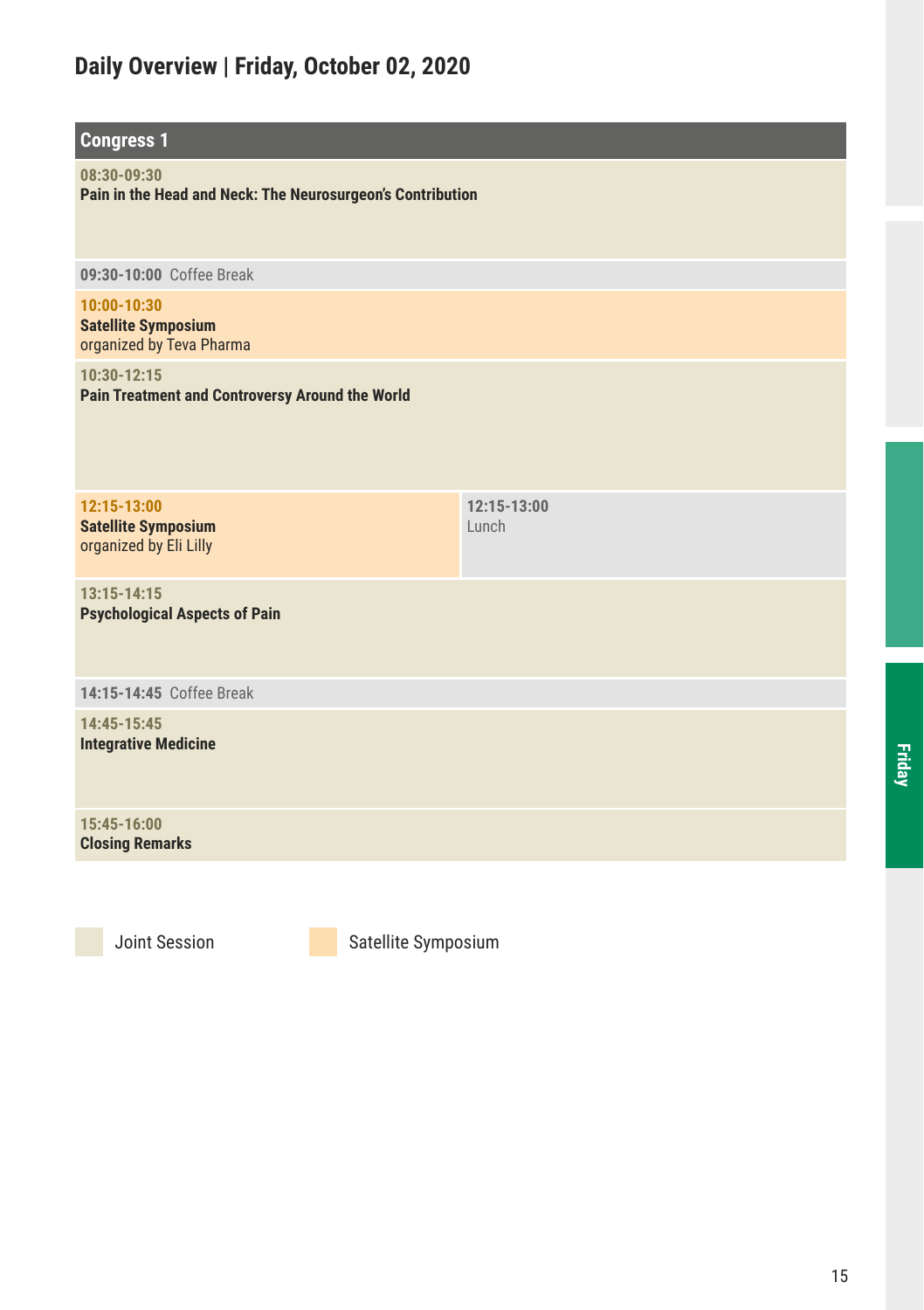## **Program | Friday, October 02, 2020**

| 08:30-09:30<br><b>Congress 1</b> | Pain in the Head and Neck: The Neurosurgeon's Contribution<br>Chair: Catherine Dozier, Carouge, CH   Ethan Taub, Basel, CH                                                                                                   |
|----------------------------------|------------------------------------------------------------------------------------------------------------------------------------------------------------------------------------------------------------------------------|
| 08:30-09:00                      | <b>Neuromodulation for Chronic Headache</b><br>Viviana Aureli, Lausanne, CH                                                                                                                                                  |
| 09:00-09:30                      | The Cervical Spine and Pain in the Head and in the Neck<br>Gregory Jost, Biel, CH                                                                                                                                            |
| 09:30-10:00                      | Coffee Break                                                                                                                                                                                                                 |
| 10:00-10:30<br><b>Congress 1</b> | Satellite Symposium organized by teva<br>Is Blocking the CGRP System Safe?<br>Chair: Andreas Gantenbein, Bad Zurzach, CH                                                                                                     |
|                                  | Karl Messlinger, Erlangen-Nürnberg, DE                                                                                                                                                                                       |
| 10:30-12:15<br><b>Congress 1</b> | <b>Pain Treatment and Controversy Around the World</b><br>Chairs: Marie Besson, Geneva, CH   Peter Myers, Geneva, CH                                                                                                         |
| 10:30-11:15                      | <b>The Psychedelic Plant Teachers</b><br>Jeremy Narby, Porrentruy, CH                                                                                                                                                        |
| 11:15-11:45                      | <b>Pain Treatment - Opioids</b><br>Marc Suter, Lausanne, CH                                                                                                                                                                  |
| 11:45-12:15                      | <b>Cannabinoids and Headache</b><br>Reto Agosti, Zürich   Rudolf Brenneisen, Bern, CH<br>Chair: Melanie Rehli, Chur                                                                                                          |
| 12:15-13:00                      | Lunch                                                                                                                                                                                                                        |
| 12:15-13:00                      | Satellite Symposium organized by Lilly                                                                                                                                                                                       |
| <b>Congress 1</b>                | <b>Predict, Prevent, Conquer: Beyond Head Pain</b><br>Multidisciplinary Management of Migraine and Health-Related Quality of Life in<br><b>Patients Receiving Galcanezumab</b><br>Chair: Andreas Gantenbein, Bad Zurzach, CH |
|                                  | Andreas Gantenbein, Bad Zurzach, CH   Chiara Zecca, Lugano, CH                                                                                                                                                               |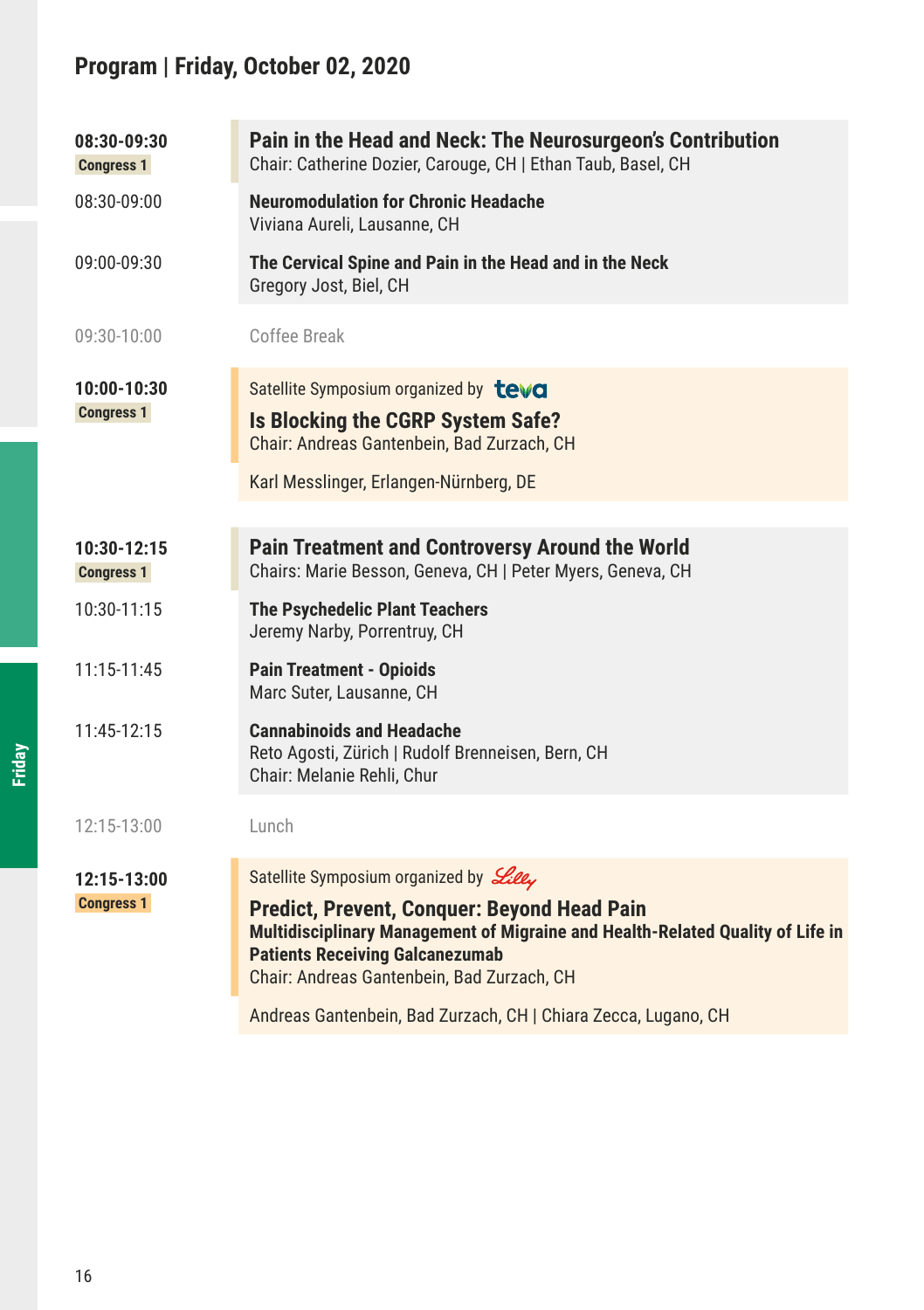## **Program | Friday, October 02, 2020**

| 13:15-14:15<br><b>Congress 1</b> | <b>Psychological Aspects of Pain</b><br>Chair: Beat Steiger, Zurich, CH                                                                          |
|----------------------------------|--------------------------------------------------------------------------------------------------------------------------------------------------|
| 13:15-13:45                      | Soma vs. Psyche, Pain Concepts and Diagnoses Over Time<br>Paul Nilges, Mainz, DE                                                                 |
| 13:45-14:15                      | Pain Psychological Therapy: Which Procedures Are Effective?<br>Ursula Galli, Zurich, CH   Julia Kaufmann, Nottwil, CH   Beat Steiger, Zurich, CH |
| 14:15-14:45                      | Coffee Break                                                                                                                                     |
| 14:45-15:45<br><b>Congress 1</b> | <b>Integrative Medicine</b><br>Chair: Noemì Zurròn, Bulle, CH                                                                                    |
| 14:45-15:15                      | <b>Hypnosis</b><br>Peter Sandor, Baden, CH                                                                                                       |
| 15:15-15:45                      | <b>Acupuncture and Placebo in Headache Therapy</b><br>Konrad Streitberger, Bern, CH                                                              |
|                                  |                                                                                                                                                  |
| 15:45-16:00<br><b>Congress 1</b> | <b>Closing Remarks</b><br>Andreas Gantenbein, Bad Zurzach, CH   Konrad Maurer, Zurich, CH                                                        |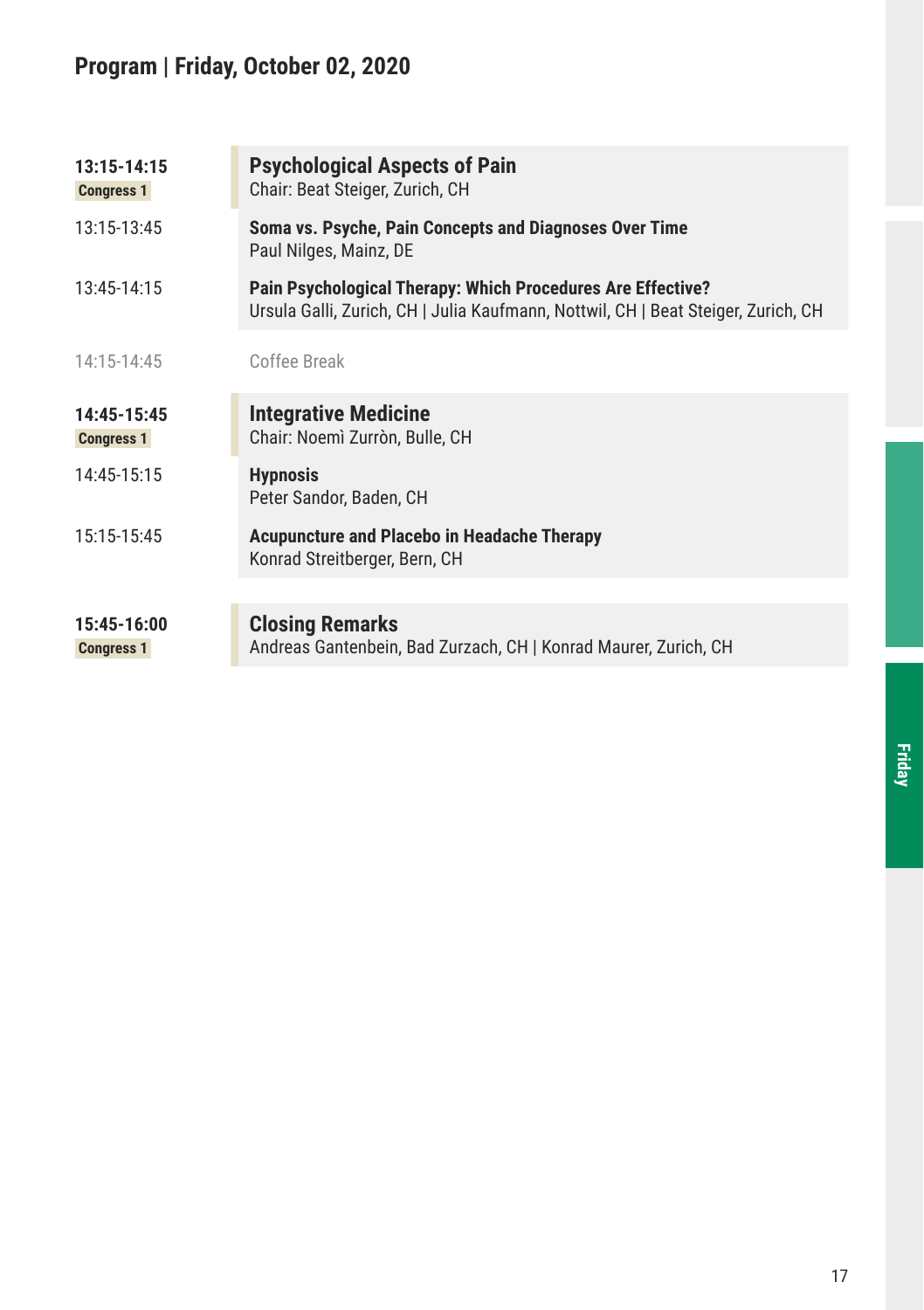## **Posters**

The poster presentations can be found on the following page of the programme:

|                 | P01-P07 Abstract Presentations: Page 14                                                                                                                                                                                                                                                                                                        |
|-----------------|------------------------------------------------------------------------------------------------------------------------------------------------------------------------------------------------------------------------------------------------------------------------------------------------------------------------------------------------|
| <b>P01</b>      | The role of endogenous opioids in mediating the pleasant feeling of pain relief in humans<br>L Sirucek, R Price, W Gandhi, M Hoeppli, E Fahey, A Qu, S Becker, P Schweinhardt   Zurich, CH;<br>Montreal, CA; Reading, GB                                                                                                                       |
| <b>P02</b>      | Comprehensiveness and Validity of Multidimensional Assessment in Patients with Chronic<br><b>Low Back Pain</b><br>T Benz, S Lehmann, A Elfering, P Sandor, F Angst   Bad Zurzach, CH; Bern, CH                                                                                                                                                 |
| <b>P03</b>      | Pain trajectories based on routine pain scores predict chronic postoperative pain by early<br>pain intensity, but not by the slope of pain resolution<br>S Grosse, A Bourezq, S Mathivon, B Rehberg-Klug   Geneva, CH                                                                                                                          |
| <b>P04</b>      | Detection of Social Problems in Chronic Pain Patients Using a New Questionnaire<br>A Ljutow, J Krebs, K Schwerzmann, P Huber   Nottwil, CH                                                                                                                                                                                                     |
| <b>P05</b>      | Fear avoidance beliefs limit lumbar spine flexion during object lifting in pain-free adults -<br>A protective strategy with negative consequences?<br>D Knechtle, S Stefan, M Suter, P Schweinhardt, M Meier   Zurich, CH; Bern, CH                                                                                                            |
| <b>P06</b>      | Imaging Neurovascular Uncoupling In Acute Migraine With Aura With Susceptibility<br><b>Weighted Imaging</b><br>F Kellner-Weldon, M Jossen, PS Breiding, L Grunder, C Schankin, A Scutelnic, U Fischer, R Muri,<br>M Pastore-Wapp, R Wiest, R Wiest, M El-Koussy   Luzern, CH; Bern, CH                                                         |
| <b>P07</b>      | Extended overview of the longitudinal pain-depression association:<br>a comparison of 6 naturalistic cohort studies of specific chronic pain conditions<br>T Benz, F Angst, S Lehmann, S Wagner, B Simmen, P Sandor, M Gengenbacher, J Angst  <br>Bad Zurzach, CH;1 Zurich, CH                                                                 |
| <b>P08</b>      | Role of Intravenous Ketamine in Aborting Cluster Headaches: A Retrospective Study<br>L Granata, L Sakellaris   Zürich, CH; St.Gallen, CH                                                                                                                                                                                                       |
| <b>P09</b>      | Understanding and restoring dopaminergic function in Fibromyalgia patients using<br>a mindfulness-based psychological intervention: A 18F-DOPA PET-study<br>M Burckhardt, K Ledermann, C Berna Renella, J N. Chabwine, J Jenewein, V Treyer, H Sprott,<br>P Schweinhardt, R von Känel, C Martin Sölch   Fribourg, CH; Lausanne, CH; Zurich, CH |
| <b>P10</b>      | Reliable Elicitation of the Nociceptive Withdrawal Reflex in Human Participants<br>A Guekos, A Grata, G Sharvit, M Schubert, M Hubli, P Schweinhardt   Zurich, CH; Geneva, CH                                                                                                                                                                  |
| P <sub>11</sub> | Treatment of Neuropathic Pain After Brachial Plexus Injury by Body Schema Reorganization<br>- Case Report of a New Therapeutic Approach<br>C Junker-Tschopp, A Ljutow, E Palardy, K Ottiger-Böttger   Geneva, CH; Nottwil, CH                                                                                                                  |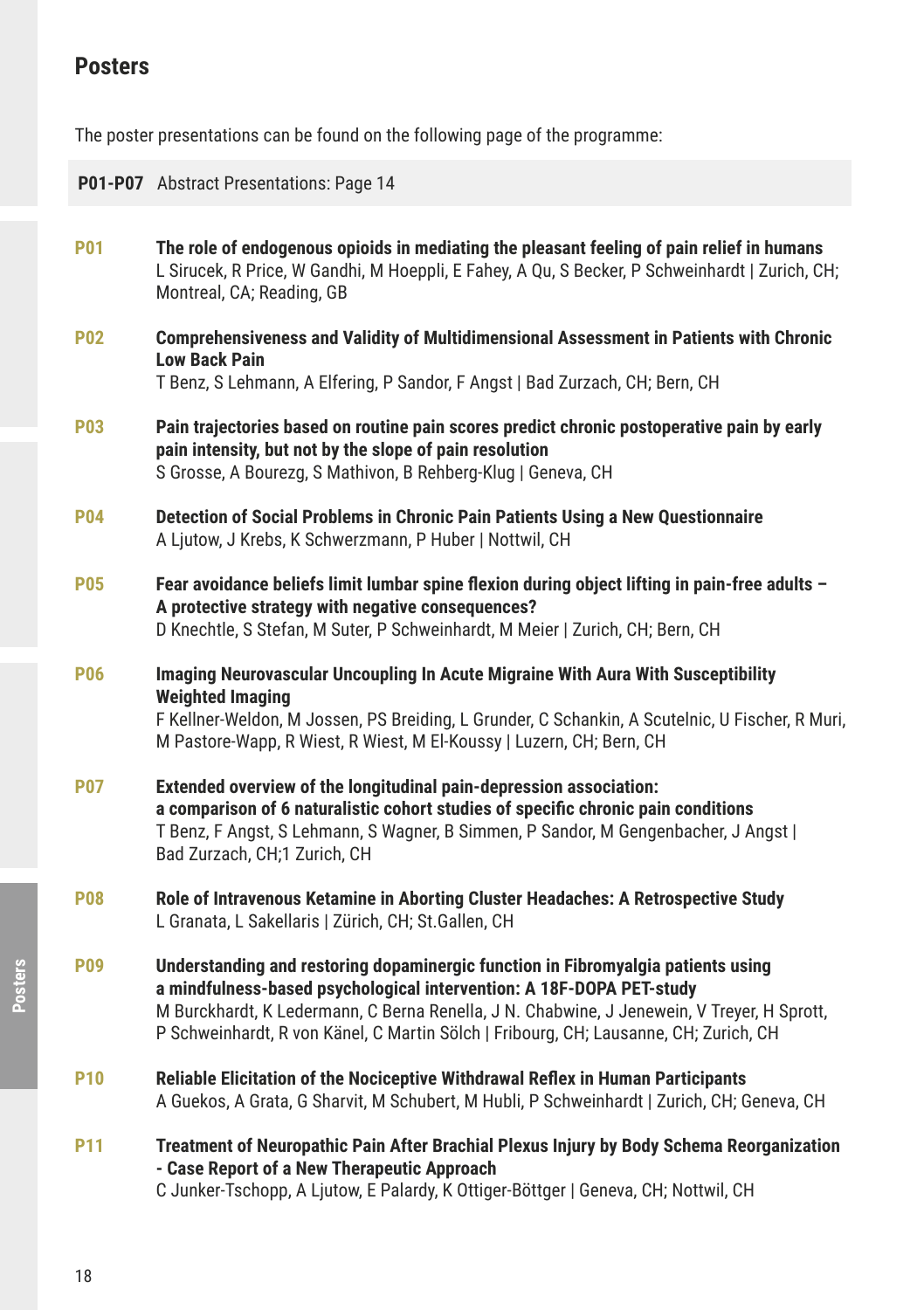### **Posters**

**P12 The interplay between anxiety, insomnia and the affective component of pain (and its GAB-Aergic EEG counterpart) discloses a preliminary mechanistic model of fibromyalgia** L Mory, D De Oliveira F., C Mancini, CA Wicht, M Mouthon, J N. Chabwine | Fribourg, CH

**P13 Galcanezumab in patients with treatment-resistant migraine: results from the open-label phase of the CONQUER Phase 3 trial** HC Detke, U Reuter, C Lucas, D Dolezil, A Hand, A Tockhorn-Heidenreich, C Stroud, SK Aurora, SD Broicher | Indianapolis, US; Berlin, DE; Lille, FR; Prague, CZ; Durham, US; Vernier, CH

**P14 Changes in work productivity and interictal burden: results from a randomized, double-blind, placebo-controlled clinical trial evaluating galcanezumab in adults with treatment-resistant migraine (CONQUER)**

> D Garcia-Azorin, J Ford, DC Buse, A Hand, L Wietecha, H Detke, SD Broicher | Valladolid, ES; Indianapolis, US; Bronx, US; Durham, US; Vernier, CH

- **P15 Somatosensory profiling of patients undergoing alcohol detox: Do neuropathic pain and sensory loss represent a problem?** A Fernandez, G Graf, J Daeppen, C Berna Renella, M Suter | Lausanne, CH
- **P16 Impact of galcanezumab on total pain burden: findings from Phase 3 randomized, double-blind, placebo-controlled studies in patients with episodic or chronic migraine** J Ailani, JS Andrews, M Rettiganti, R Nicholson, SD Broicher | Washington DC, US; Indianapolis, US; Vernier, CH
- **P17 Shake if off: a new approach to chronic pain and other chronic health issues** H Nibel | Zürich, CH
- **P18 Does inappropriate behavior hurt or stink? The interplay between neural representations of somatic experiences and moral decisions** G Sharvit, E Lin, P Vuilleumier, C Corradi-Dell'Acqua | Zurich, CH; Geneva, CH
- **P19 Leg pain with sensory positive signs: Is this nociplastic pain? A case report** M Ernst, A Ljutow, L Stockinger, G Landmann | Nottwil, CH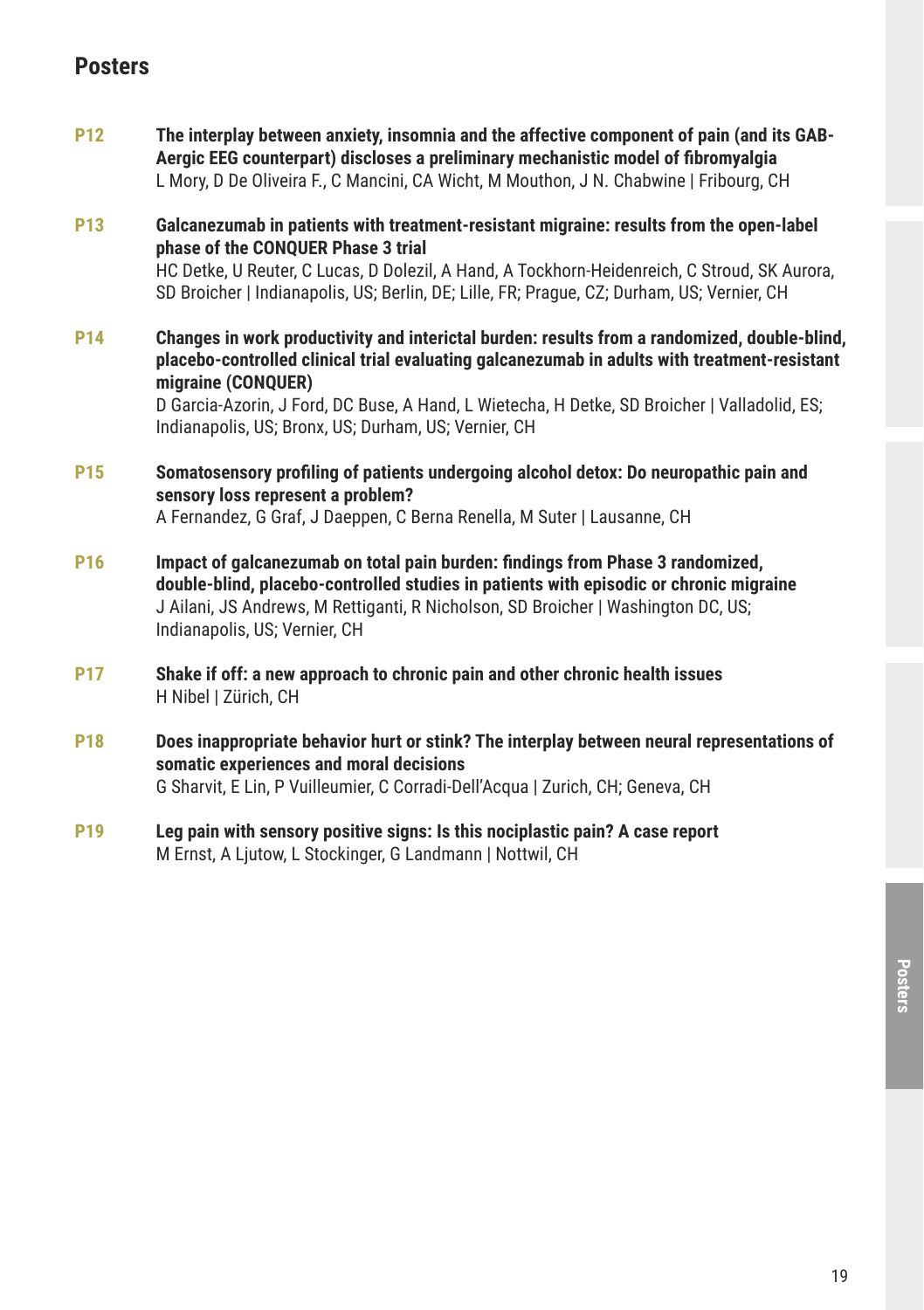### **Adresses of Invited Speakers and Chairs**

#### **A**

**Reto Agosti, MD** Kopfwehzentrum Hirslanden Nüschelerstrasse 45 CH-8001 Zürich

#### **Viviane Aureli, MD**

Centre Hospitalier Universitaire Vaudois **Neurochirugie** Rue du Bugnon 46 CH-1011 Lausanne

#### **B**

#### **PD Marie Besson, MD**

Hôpitaux Universitaires Genève Centre multidisciplinaire de la douleur Rue Gabrielle-Perret-Gentil 4 CH-1205 Geneva

**Prof. Rudolf Brenneisen, MD** Universität Bern Departement für Chemie und Biochemie Hochschulstrasse 6 3012 Bern

#### **D**

**Catherine Dozier, MD** 15, Place du Temple CH-1227 Carouge

#### **G**

**Ursula Galli, PhD** Universitätsspital Zürich/ Universität Zürich Psychotherapeutisches Zentrum Attenhoferstrasse 9 CH-8032 Zurich

**PD Andreas R. Gantenbein, MD** RehaClinic Bad Zurzach Quellenstrasse 34 CH-5330 Bad Zurzach

#### **Prof. Peter Goadsby, MBBS MD PhD DSc FRACP FRCP**

Kings College London Basic and Clinical Neuroscience Strand UK-WC2R 2LS London

#### **J**

**PD Gregory Jost, MD** Spitalzentrum Biel Spinale Chirurgie Vogelsang 84 CH-2501 Biel

#### **Julia Kaufmann, MSc**

Schweizer Paraplegiker-Zentrum Schmerzpsychotherapie Guido A. Zäch-Strasse 1 CH-6207 Nottwil

#### **K**

**Prof. Andreas Kleinschmidt, MD** Hôpitaux Universitaires Genève Service de Neurologie 4, Rue Gabrielle Perret-Gentil CH-1211 Geneva 14

#### **M**

**PD Konrad Maurer, MD** Institut für Interventionelle Schmerzmedizin Zürich AG Pfingstweidstr. 60 B CH-8005 Zurich

#### **Prof. Gabriele Merki-Feld, MD**

Universitätsspital Zürich Klinik für Reproduktions-Endokrinologie Departement Frauenheilkunde Frauenklinikstrasse 10 CH-8091 Zurich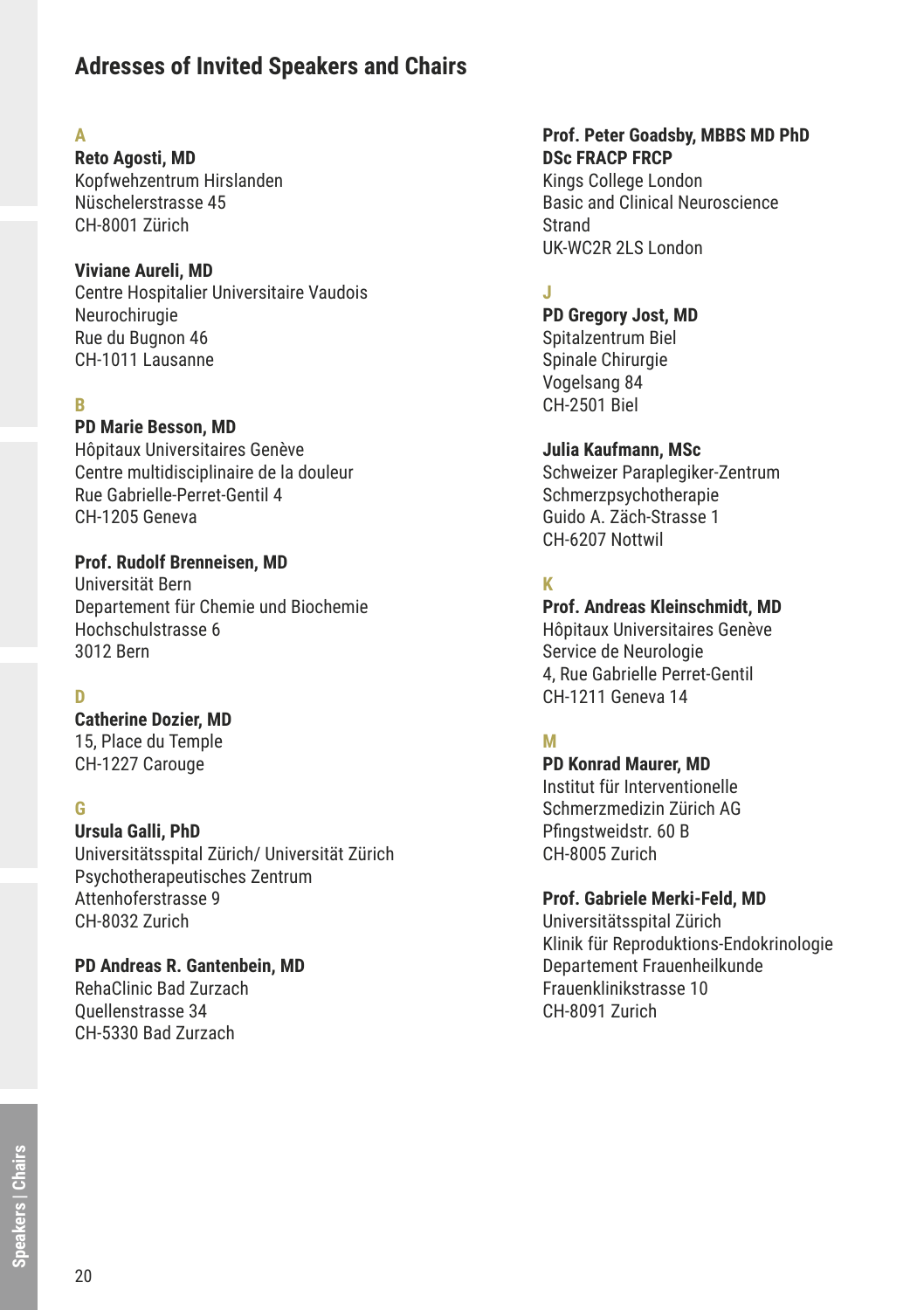### **Adresses of Invited Speakers and Chairs**

#### **Peter Myers, MD**

Cabinet medical Neuorologie Ruelle du Couchant 7 CH-1207 Geneva

#### **N**

**Jeremy Narby, MD** Nouvelle Planète Route de Courgenay 28 CH-2900 Porrentruy

#### **Paul Nilges, PhD**

DRK-Schmerzzentrum Auf der Steig 14 DE-55131 Mainz

#### **Prof. Hadjikhani Nouchine, MD**

Mass General Hospital Martinos Center for Biomedical Imaging 149, 13th Street US-02129 Boston, MA

#### **P**

#### **Heiko Pohl, MD**

Universitätsspital Zürich/Universität Zürich Neurologie Frauenklinikstrasse 26 CH-8091 Zurich

#### **S**

#### **Prof. Peter Sandor, MD**

Reha Clinic Zurzach Neurologie Quellenstrasse 24 CH-5330 Bad Zurzach

#### **Beat Steiger, lic. phil.**

Universität Zürich Zentrum für Zahnmedizin Plattenstrasse 11 CH-8032 Zurich

#### **Konrad Streitberger, MD**

Inselspital Bern Klinik für Anästhesiologie und Schmerztherapie **Freiburgstrasse** CH-3010 Bern

#### **PD Marc Suter, MD**

Centre hospitalier universitaire Vaudois Service d'anesthésiologie Rue du Bugnon 46 CH-1011 Lausanne

#### **T**

**Ethan Taub, MD** Universitätsspital Basel Neurochirurgie Spitalstrasse 21 CH-4031 Basel

#### **V**

**Claude Vaney, MD** Klinik Bethesda Neurorehabilitation CH-3233 Tschugg

#### **Z**

**Noemì Zurròn, MD**

Centre hospitalier universitaire Vaudois Centre d'Antalgie / Cemic Rue du Bugnon 46 CH-1011 Lausanne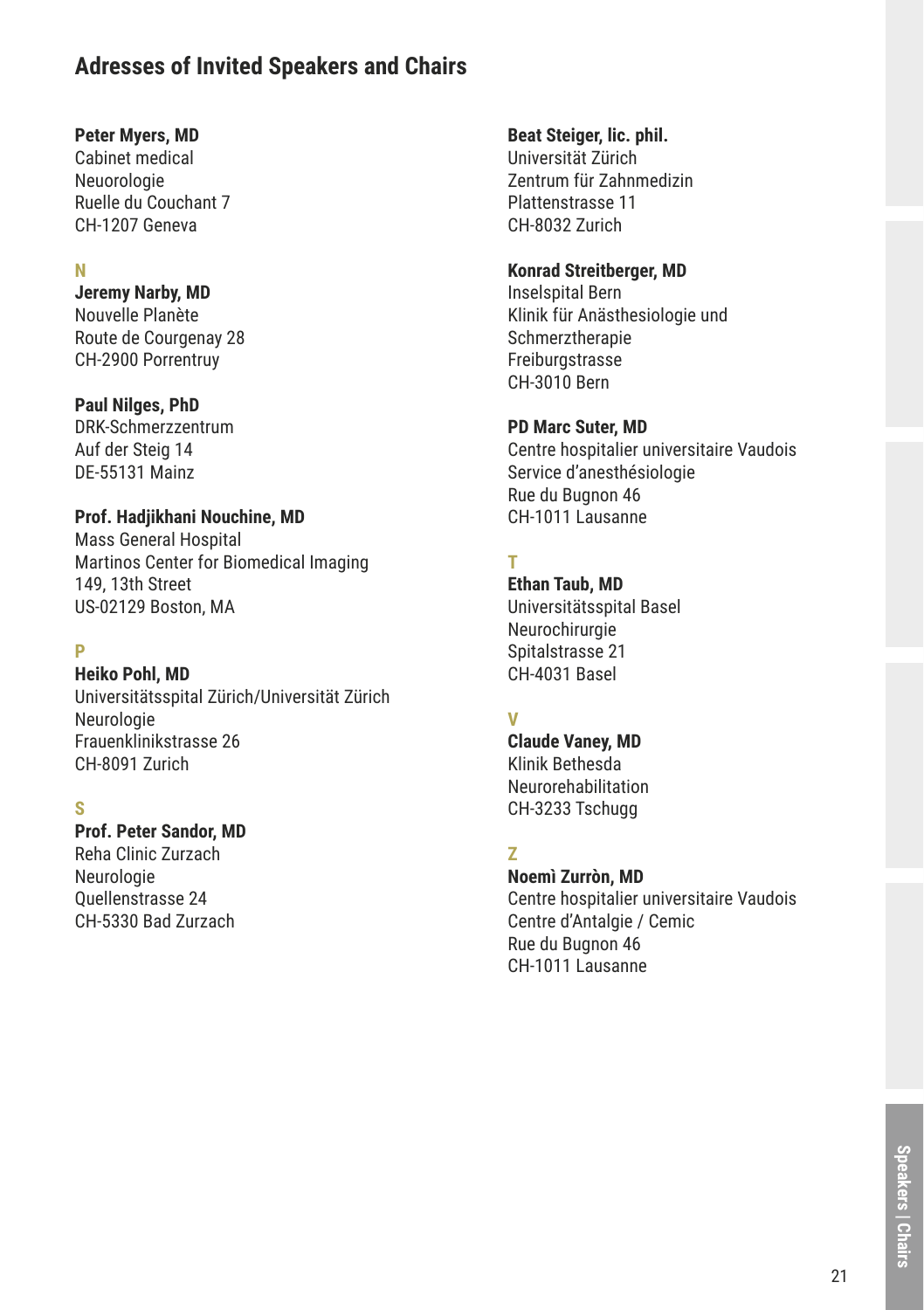## **List of Exhibitors**

## **Opening Hours of the Industrial Exhibition:**<br>Thursday, October 01, 2020 08:15-18:30

Thursday, October 01, 2020 08:15-18:30 Friday, October 02, 2020

## **Alphabetical Order By Booth Number**<br> **By Booth Number**<br> **By Booth Number**<br> **By Booth Number**

- **5** Alfasigma Schweiz AG
- **6** Almirall AG
- **9** Eli Lilly Suisse SA
- **12** Elosan AG
- **1** Grünenthal Pharma AG
- **4** Medtronic (Schweiz) AG
- **3** Neurolite AG
- **7** Novartis Pharma Schweiz AG
- **2** Pfizer PFE Switzerland GmbH
- **8** Sanofi-aventis (schweiz) ag
- **10** Teva Pharma AG

- Company
- **1** Grünenthal Pharma AG
- **2** Pfizer PFE Switzerland GmbH
- **3** Neurolite AG
- **4** Medtronic (Schweiz) AG
- **5** Alfasigma Schweiz AG
- **6** Almirall AG
- **7** Novartis Pharma Schweiz AG
- **8** Sanofi-aventis (schweiz) ag
- **9** Eli Lilly Suisse SA
- **10** Teva Pharma AG
- **12** Elosan AG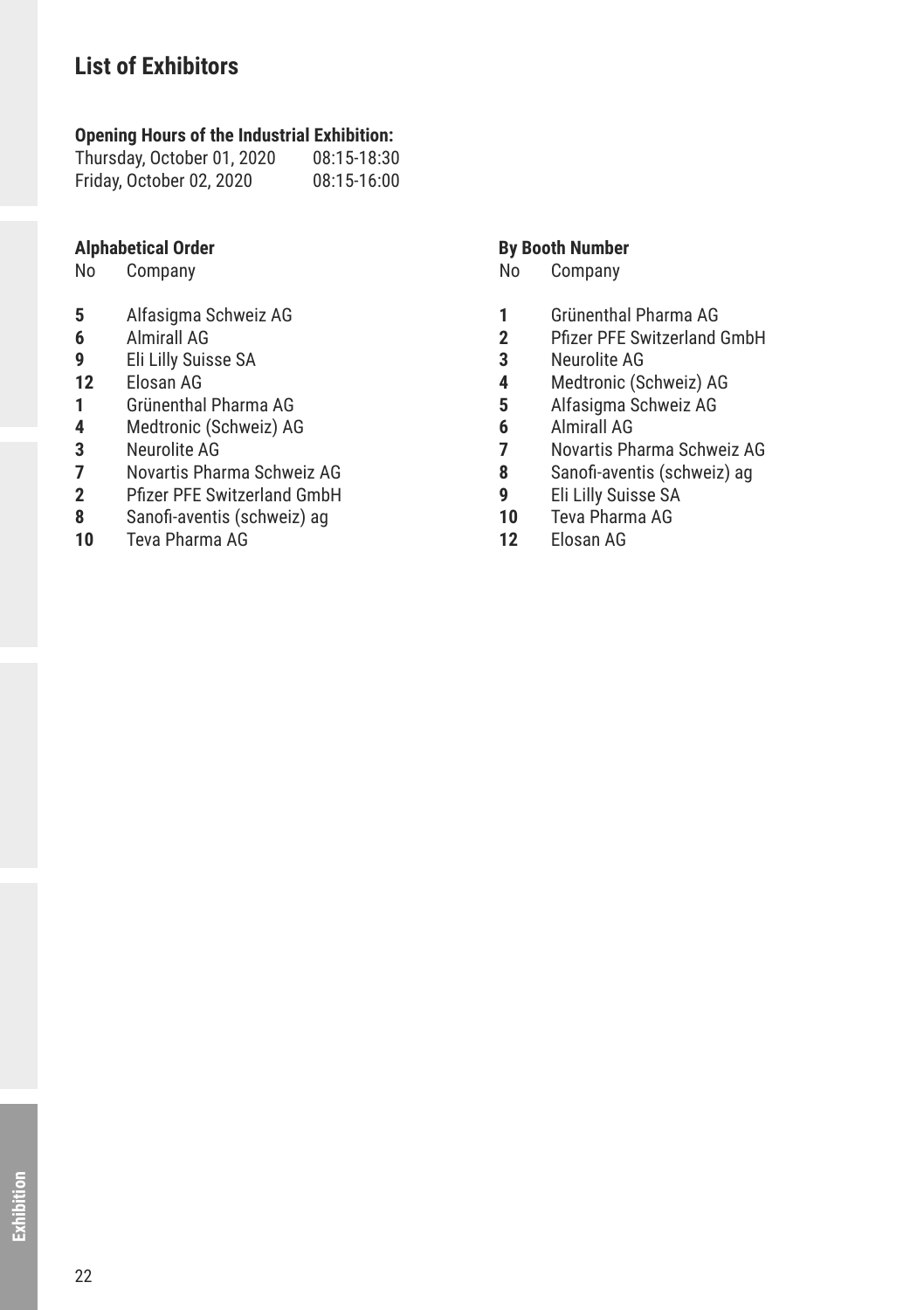## **Exhibition Plan & Hall Overview**